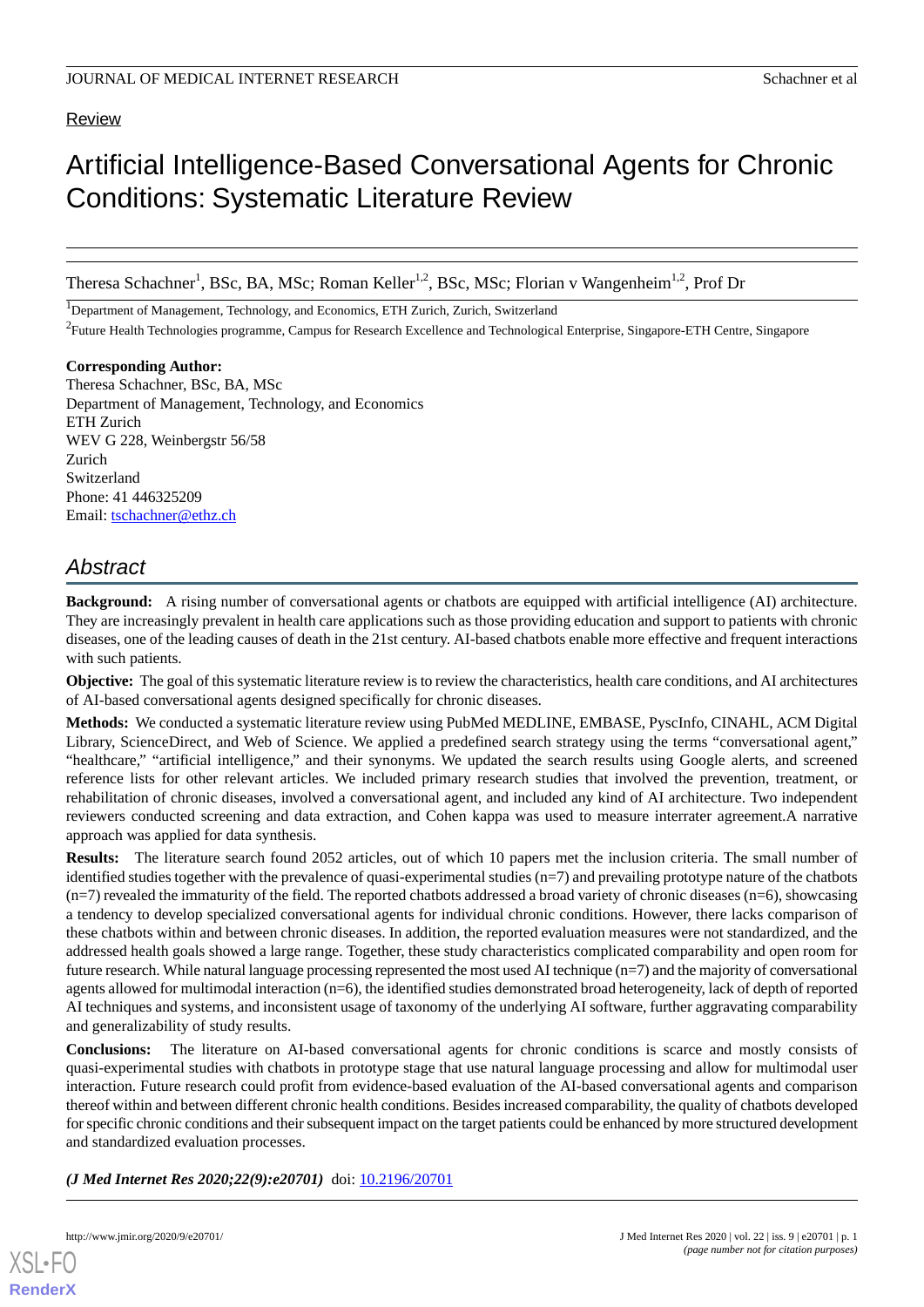#### **KEYWORDS**

artificial intelligence; conversational agents; chatbots; healthcare; chronic diseases; systematic literature review

# *Introduction*

Conversational agents or chatbots are computer systems that imitate natural conversation with human users through images and written or spoken language [\[1](#page-12-0)]. This paper focuses on conversational agents that deploy intelligent software or artificial intelligence (AI), which is increasingly used for applications in credit scoring [\[2](#page-12-1)], marketing strategies [[3\]](#page-12-2), and medical image analysis in radiology [[4\]](#page-12-3).

There are several ways of defining AI, as discussed by Russel and Norvig [[5\]](#page-12-4) in 1995. Their commonality is that AI describes algorithms that artificially emulate human cognitive and behavioral thought processes and are instantiated in software programs. Since then, the number of definitions had risen with the growing number of AI applications [[6\]](#page-12-5). There are several specific understandings of AI such as by De Bruyn et al [[7\]](#page-12-6), who define AI as software that can "autonomously generate new constructs and knowledge structures" [\[7](#page-12-6)]. More general approaches describe and distinguish between weak AI, strong AI, and artificial general intelligence (AGI). Coined by John Searle in 1980, the term weak AI describes software that appears intelligent by mimicking specific human cognitive processes such as image recognition or natural language processing [[8\]](#page-12-7). Strong AI denotes software that truly possesses intelligence without mimicking it [[8\]](#page-12-7). AGI as an expansion of these terms designates true intelligence for all human cognitive processes instead of just for individual tasks [\[9](#page-12-8),[10\]](#page-12-9). For this paper, we adopt the understanding of weak AI when talking about AI-based conversational agents; the algorithms implemented in the conversational agent software each mimic distinct and narrowly restricted human cognitive processes.

The latest advances in AI allow for increasingly natural interactions between humans and their machine agent counterparts [[11,](#page-12-10)[12](#page-12-11)]. This emulated human-machine communication becomes more complex and sophisticated, especially through advancements in machine learning with the application of neural networks [\[13](#page-12-12)-[15\]](#page-12-13). This is reflected in the rising number of conversational agents that aim at human-like exchanges [\[16](#page-12-14)] in fields such as e-commerce, travel, tourism, and health care [[17](#page-12-15)[-19](#page-12-16)]. Well-known examples of such intelligent chatbots are Microsoft's Cortana, Amazon's Alexa, or Apple's Siri [\[12](#page-12-11)].

The focus on the human-machine relationship was present from the very beginning in the history of chatbots; the rule-based software program ELIZA [[20\]](#page-12-17) was designed to take on the role of a psychotherapist in order to mimic a patient-centered Rogerian psychotherapy exchange. Developed in 1966 by Joseph Weizenbaum, it was then followed by PARRY, another mental health care–related chatbot developed in 1972 [\[21](#page-12-18)]. While ELIZA played the role of the therapist, PARRY took on the part of a schizophrenic patient [\[20](#page-12-17),[21\]](#page-12-18). Even though ELIZA passed a restricted Turing Test—a machine intelligence test with the success criterion of whether a human can distinguish a machine from a human during a conversation [[22\]](#page-12-19)—it was a

 $XS$ -FO **[RenderX](http://www.renderx.com/)** rule-based and pre-scripted software program [[23\]](#page-12-20). Similarly, other early forms of the then-called chatterbots such as Psyxpert, an expert system for disease diagnosis support written in Prolog [[24\]](#page-12-21) or SESAM-DIABETE, an expert system for diabetic patient education written in Lisp [\[25](#page-12-22)], followed a rule-based approach. ALICE (Artificial Linguistic Internet Computer Entity), in 1995, was the first computer system to use natural language processing for the interpretation of user input [\[12](#page-12-11)].

Since then, increasingly efficient access to and storage of data, decreasing hardware costs, and eased access to cloud-based services improved the development of AI architecture [[26\]](#page-12-23). These advances gave rise to a more standardized deployment of natural language processing, voice recognition, natural language generation, and the like within chatbot development [[11,](#page-12-10)[12\]](#page-12-11).

In health care, such AI-based conversational agents have demonstrated multiple benefits for disease diagnosis, monitoring, or treatment support in the last two decades [[1](#page-12-0)[,19](#page-12-16),[27,](#page-12-24)[28\]](#page-13-0). They are used as digital interventions to deliver cost-efficient, scalable, and personalized medical support solutions that can be delivered at any time and any place via web-based or mobile apps [\[29](#page-13-1)[-31](#page-13-2)]. Research studies have investigated a variety of AI-based conversational agents for different health care applications such as providing information to breast cancer patients [\[32](#page-13-3)]; providing information about sex, drugs, and alcohol to adolescents [\[33](#page-13-4)]; self-anamnesis for therapy patients [[34\]](#page-13-5); assistance for health coaching to promote a healthy lifestyle [\[35](#page-13-6)]; or smoking cessation [\[36](#page-13-7)].

This paper focuses on one of the most urgent health care challenges of the 21st century—the rise of chronic conditions [[37\]](#page-13-8). Chronic diseases are one of the leading drivers for reduced quality of life and increased economic health care expenses through repeated hospitalization, disability, and treatment expenditures [[38\]](#page-13-9). In the United States alone, they affected over 50% of adults in 2016 and accounted for 86% of health care spending [\[37](#page-13-8)]. Hvidberg et al [[39\]](#page-13-10) and others defined chronic conditions as ailments that are anticipated to last at least 12 or more months, lead to functional limitations, and require continuous medical support [\[40](#page-13-11),[41\]](#page-13-12). As such, they require fundamentally different prevention, treatment, and management approaches than acute conditions, which are episodic, allow for general solutions, and can be treated within health care sites [[37\]](#page-13-8). In contrast, chronic conditions require challenging lifestyle and behavioral changes, frequent self-care, and ongoing and personalized treatment that go beyond traditional health care sites and reach personal settings [[37](#page-13-8)[,42](#page-13-13),[43\]](#page-13-14). AI-based conversational agents provide suitable, personalized, and affordable digital solutions to react to these challenges and slow down individual disease deterioration to delay premature death.

Systematic literature reviews investigated a variety of contexts of health care chatbots such as the role of conversational agents in health care in general [\[1](#page-12-0)] and in mental health [\[44](#page-13-15)], aspects of personalization of health care chatbots [\[45](#page-13-16)], as well as technical aspects of AI systems and architectures of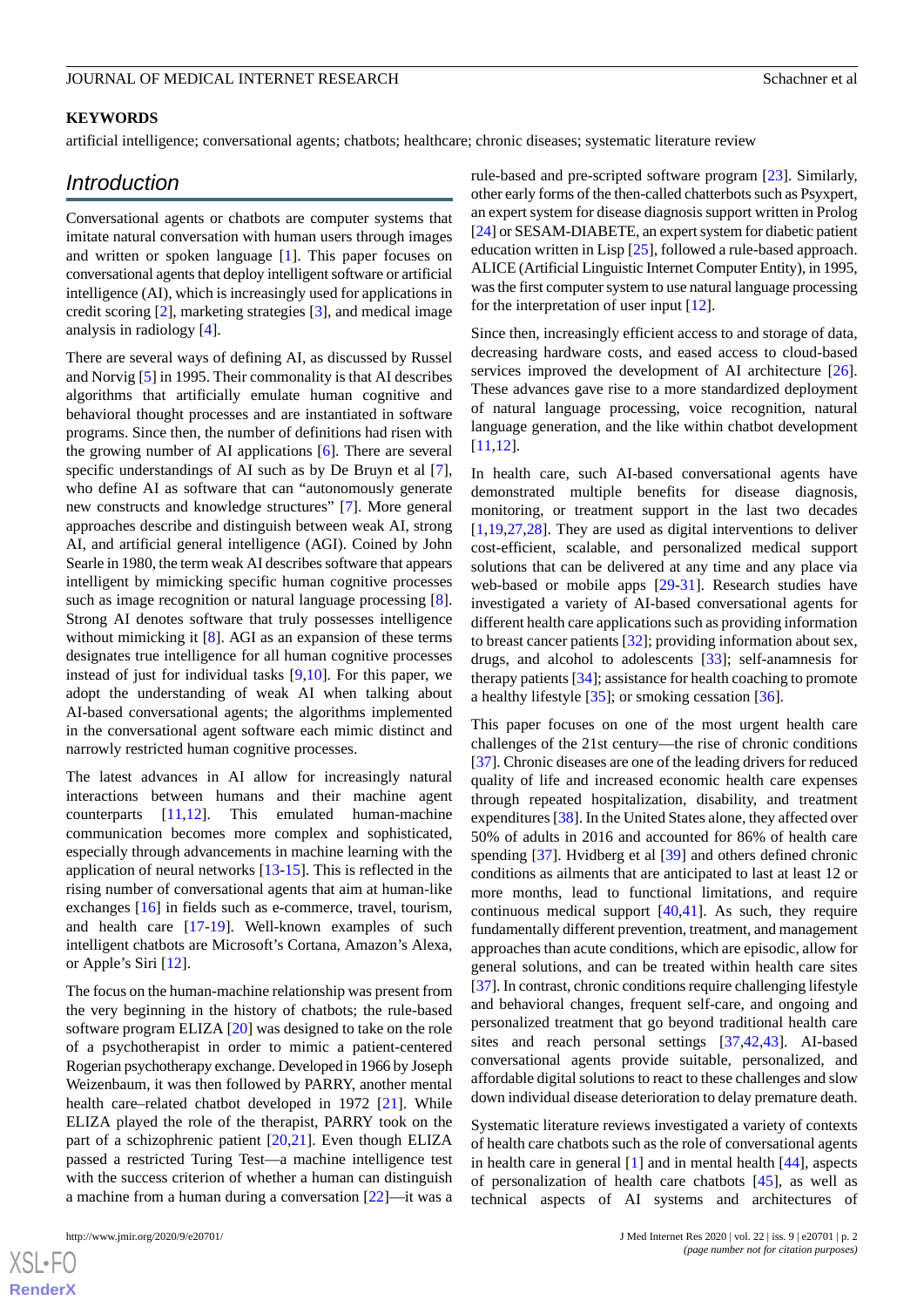conversational agents in health care [[11\]](#page-12-10). However, there is surprisingly little systematic information on the application of AI-based conversational agents in health care for chronic diseases. This paper closes the gap. The objective of this paper is to identify the state of research of AI-based conversational agents in health care for chronic diseases. We extract stable findings and structures by outlining conversational agent characteristics, their underlying AI architectures, and health care applications. Additionally, we outline gaps and important open points that serve as guidelines for future research.

# *Methods*

#### **Reporting Standards**

We performed a systematic literature review and followed the Preferred Reporting Items for Systematic Reviews and Meta-Analyses (PRISMA) checklist [\[46](#page-13-17)]. The review protocol is available in the [Multimedia Appendix 1.](#page-11-0)

#### **Search Strategy**

The search was conducted electronically during February 2020, using PubMed MEDLINE, EMBASE, PyscInfo, CINAHL, ACM Digital Library, ScienceDirect, and Web of Science. These databases were chosen as they cover relevant aspects in medicine and technology and have been used in other systematic literature reviews covering similar topics [[1,](#page-12-0)[45](#page-13-16)]. The search was updated by additional abstracts retrieved through various Google alerts covering different combinations of the search term until April 2020. The reference lists of other relevant literature reviews and articles were screened for additional articles. The process of query construction was initially informed by the first author's experience in the investigated areas and extended by incorporating associated terms such as synonyms, acronyms, and commonly known terms of the same context. The final search term included an extensive list of items describing the constructs "conversational agent," "healthcare," and "artificial intelligence" to ensure exhaustive coverage of the search space. The complete overview of the search terms for each construct is available in [Multimedia Appendix 2.](#page-11-1) An exemplary search strategy is shown for PubMed MEDLINE in [Table 1.](#page-2-0)

<span id="page-2-0"></span>

|  |  |  |  |  | <b>Table 1.</b> The search strategy used in PubMed MEDLINE. |
|--|--|--|--|--|-------------------------------------------------------------|
|--|--|--|--|--|-------------------------------------------------------------|

| Search category         | Search terms                                                                                                                                                                                                                                                                                                                                                                                                                                                             |
|-------------------------|--------------------------------------------------------------------------------------------------------------------------------------------------------------------------------------------------------------------------------------------------------------------------------------------------------------------------------------------------------------------------------------------------------------------------------------------------------------------------|
| Health care             | "healthcare" OR "digital healthcare" OR "digital health" OR "health" OR "mobile health" OR "mHealth" OR "mobile<br>healthcare"                                                                                                                                                                                                                                                                                                                                           |
| Conversational agents   | "conversational agent" OR "conversational agents" OR "conversational system" OR "conversational systems" OR<br>"dialog system" OR "dialog systems" OR "dialogue systems" OR "dialogue system" OR "assistance technology" OR<br>"assistance technologies" OR "relational agent" OR "relational agents" OR "chatbot" OR "chatbots" OR "digital agent"<br>OR "digital agents" OR "digital assistant" OR "digital assistants" OR "virtual assistant" OR "virtual assistants" |
| Artificial intelligence | "artificial intelligence" OR "AI" OR "natural language processing" OR "NLP" OR "natural language understanding"<br>OR "NLU" OR "machine learning" OR "deep learning" OR "neural network" OR "neural networks"                                                                                                                                                                                                                                                            |
| Combined                | 1 AND 2 AND 3                                                                                                                                                                                                                                                                                                                                                                                                                                                            |

# **Selection Criteria**

We included studies if they (1) were primary research studies that involved the prevention, treatment, or rehabilitation of chronic diseases; (2) involved a conversational agent; and (3) included any kind of artificial intelligence technique such as natural language understanding or deep learning for data processing.

Articles were excluded if they (1) involved only non-AI software architecture; (2) involved purely Wizard of Oz–based studies where the dialogue between human and conversational agent was mimicked by a human rather than performed by the conversational agent; (3) addressed health conditions and diseases that cannot conclusively be referred to as chronic diseases, general health, or any form of prechronic health conditions such as general well-being for the prevention of chronic diseases; (4) addressed chronic health conditions on a general level without specifying a disease or if the chronic disease only played a minor role for the study or was only mentioned in a few sentences.

Furthermore, we excluded studies without specific applications of conversational agents or where the application of the conversational agent for chronic diseases was only mentioned

 $XS$  • FO **[RenderX](http://www.renderx.com/)** as a possibility or in a couple of sentences. We also excluded non-English papers, conference papers, workshop papers, literature reviews, posters, PowerPoint presentations, articles presented at doctoral colloquia, or if the article's full text was not accessible for the study authors.

#### **Selection Process**

All references that were identified through the searches were downloaded into Excel (Microsoft Corporation) and inserted in an Excel spreadsheet. Duplicates were removed. Screening was conducted by two independent reviewers in three phases, assessing first the article titles, followed by the abstracts, and finally the full texts. After each of these phases, Cohen kappa was calculated to measure interrater reliability between the researchers and determine the level of agreement [[47\]](#page-13-18). Any disagreements were discussed and resolved in consensus.

#### **Data Extraction**

The two reviewers familiarized themselves with the identified articles and then independently extracted the contained information into an Excel spreadsheet with 30 columns containing information on the following aspects: (1) general information about the included studies, (2) health care/chronic conditions, (3) conversational agents, (4) AI, and (5) additional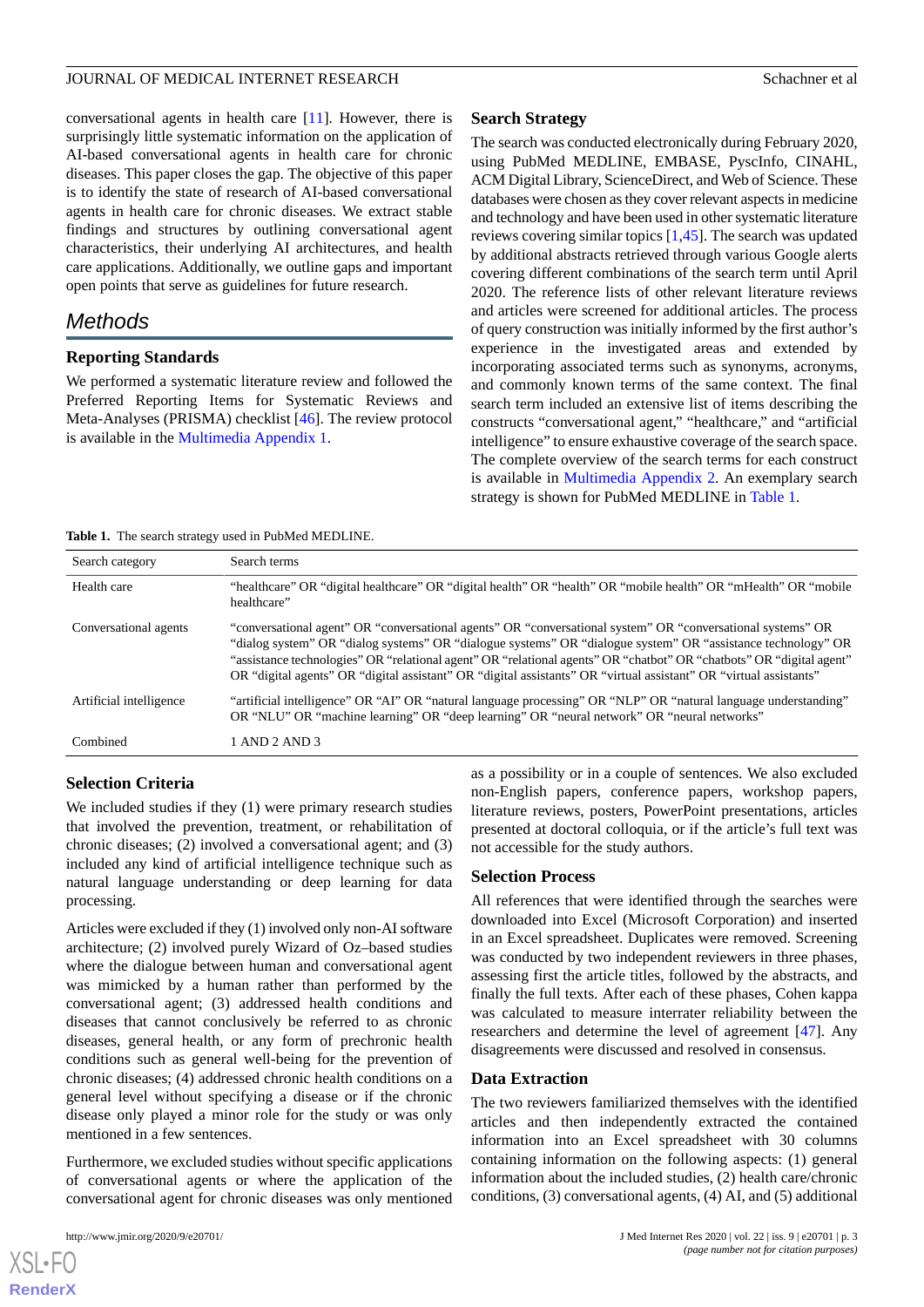study items such as conflict of interests or reported funding. We extracted data such as first author, year of publication, study design/type, study aim, conversational agent evaluation measures, main reported outcomes and findings, type of chronic condition, type of study participants, AI technique, AI system development, sources of funding, and conflicts of interest.

The full list can be seen in [Multimedia Appendix 3.](#page-11-2) The extracted data were synthesized narratively. Quality of studies was not assessed in this analysis due to the diversity of analyzed studies. Any inconsistencies after the individual data extractions were discussed and resolved in consensus agreement.

#### **Risk of Methodological Bias**

The author team engaged in extensive discussion about the selection of an appropriate tool to assess methodological biases of the included studies, given the variety of study designs and the diversity of reported evaluation measures.

After extensive research in relevant journals, we decided to follow the approach of Maher et al  $[48]$  $[48]$ , who devised a risk assessment tool based on the Consolidated Standards of Reporting Trials (CONSORT) checklist [[49](#page-13-20)]. The tool developed by Maher et al [\[48](#page-13-19)] contains all 25 items from the CONSORT checklist and assigns scores of 1 or 0 to each item per study, indicating whether the item was satisfactorily fulfilled or not in the respective study. Lower scores imply higher risk of methodological bias and the inverse for higher scores. Whereas

the CONSORT checklist was originally developed for controlled trials, we concluded that most of its criteria are applicable. We adapted the tool by Maher et al [\[48](#page-13-19)] by allowing scoring from 0 to 1 in order to more precisely assess the achieved score of each checklist item per study.

The authors independently familiarized themselves with the assessment tool and rated each study individually. Cohen kappa was calculated to assess interrater reliability between the two assessments and scored at 79%; the majority of disagreement concerned generalizability and sample size guidelines. Discrepancies were discussed and resolved in consensus. For details on the risk bias tool used and the authors' ratings, see [Multimedia Appendix 4.](#page-12-25)

# *Results*

#### **Selection and Inclusion of Studies**

In all, 2052 deduplicated citations from electronic databases were screened ([Figure 1\)](#page-3-0). Of these, 1902 papers were excluded during the title and abstract screening processes, respectively, leaving 41 papers eligible for full-text screening. The search was updated at full-text stage by 10 additional papers identified through Google Alerts, making 51 papers eligible for full-text screening. On reading the full texts, 41 papers were found to be ineligible for study inclusion. Ultimately, 10 papers were considered eligible for inclusion into our systematic literature review.

<span id="page-3-0"></span>**Figure 1.** Preferred Reporting Items for Systematic Reviews and Meta-Analyses flow diagram of included studies. Search updates were conducted until April 2020, with no additional papers being identified for inclusion. IRR: interrater reliability.

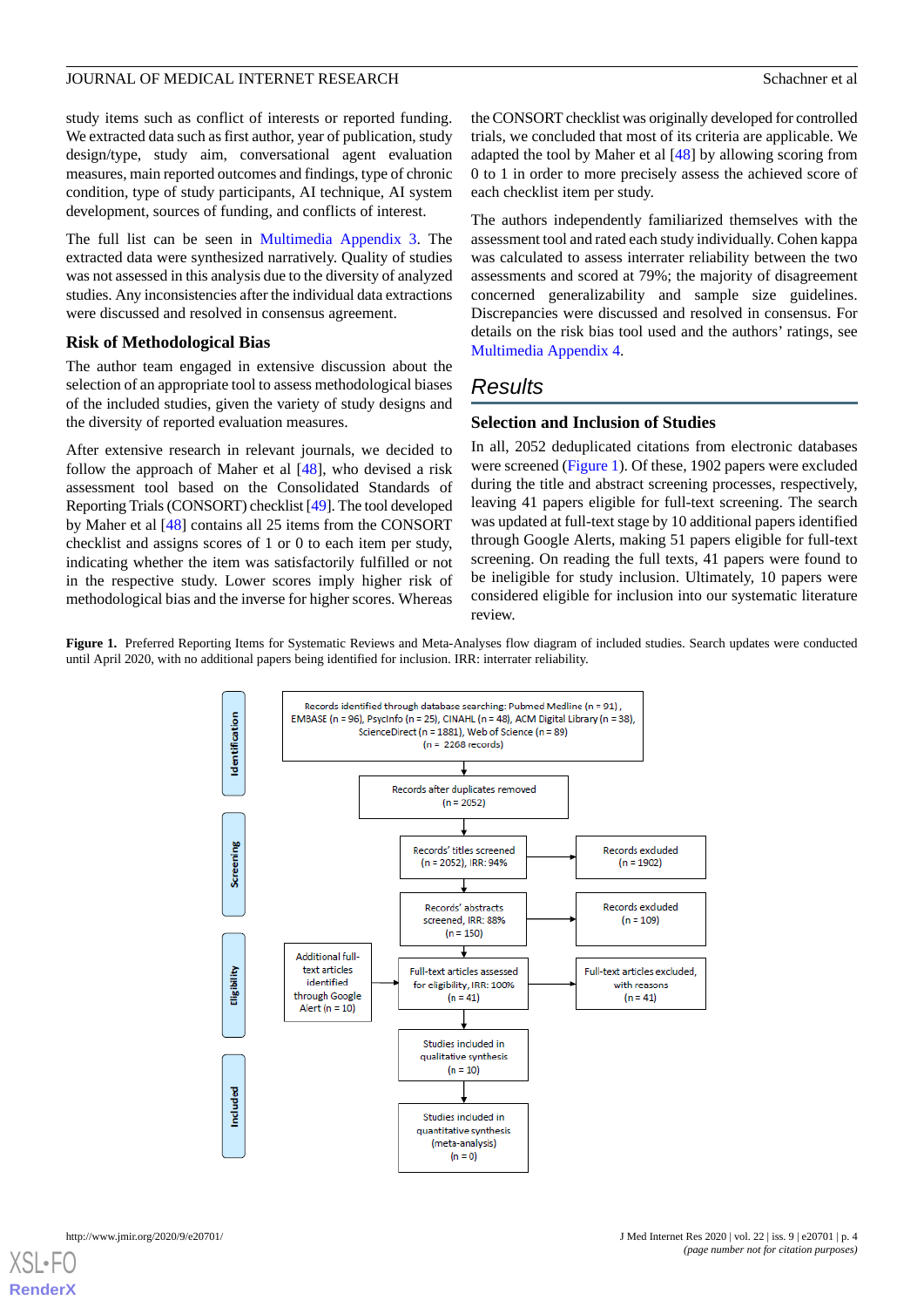#### **Characteristics of Included Studies**

The full list of included studies can be seen in [Table 2.](#page-5-0) Article publication dates ranged from 2010 to 2020, with 80% (8/10) papers published from 2016 onward. Four studies were conducted in the United States [\[50](#page-13-21)-[53\]](#page-14-0), 2 in Spain [[54,](#page-14-1)[55](#page-14-2)], and 1 each in Australia [\[56](#page-14-3)], Canada [\[57](#page-14-4)], United Kingdom [[58\]](#page-14-5), and Korea [[59\]](#page-14-6). Most studies were quasi-experimental and involved users testing and evaluating the conversational agents [[50,](#page-13-21)[51](#page-14-7)[,54](#page-14-1)[,56](#page-14-3)-[59](#page-14-6)]. Two studies were randomized controlled trials (RCTs) [\[52](#page-14-8),[53\]](#page-14-0), and 1 was a proof-of-concept study [\[55](#page-14-2)].

Of the 10 studies, 4 aimed to design, develop, or evaluate a prototype conversational agent [[50,](#page-13-21)[51](#page-14-7),[58,](#page-14-5)[59](#page-14-6)]. One study aimed

to develop and implement a prototype architecture of a conversational agent [\[55](#page-14-2)]. Three studies aimed to only evaluate a specific conversational agent [\[52](#page-14-8),[53,](#page-14-0)[56](#page-14-3)], and 1 study aimed to design, implement, and evaluate a specific conversational agent [[57\]](#page-14-4). One study aimed to design and develop a domain-independent framework for the development of conversational agents and evaluate a corresponding prototype [[54\]](#page-14-1).

Three of 10 studies did not report on the sources of funding [[54,](#page-14-1)[56,](#page-14-3)[57\]](#page-14-4). Seven studies reported no conflict of interest [[50,](#page-13-21)[51,](#page-14-7)[54](#page-14-1)[,55](#page-14-2),[57](#page-14-4)[-59](#page-14-6)]. Two studies disclosed a relevant conflict of interest (see [Multimedia Appendix 3](#page-11-2)) [[52](#page-14-8)[,53](#page-14-0)], and 1 study did not report upon conflict of interests [\[56](#page-14-3)].

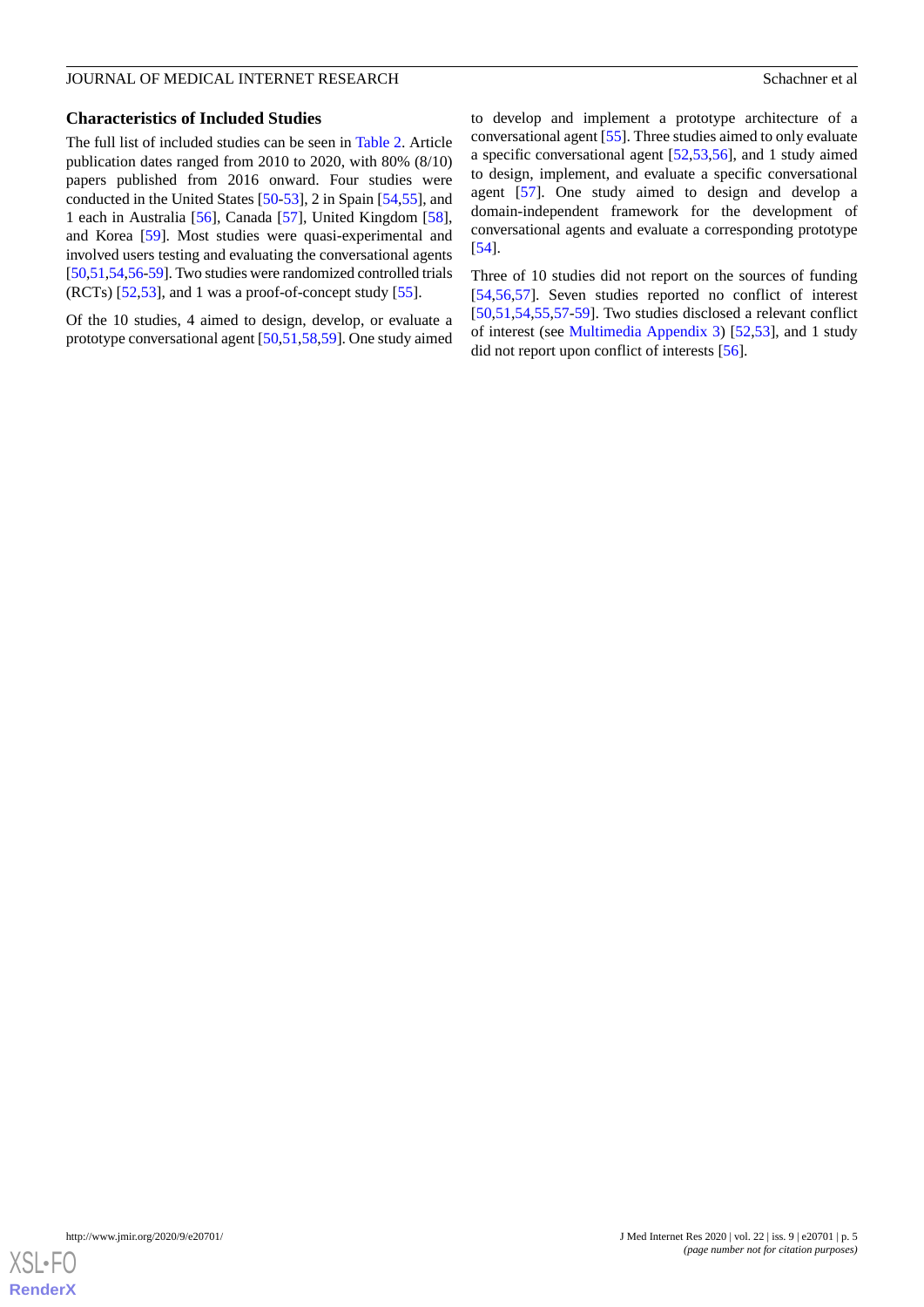# **JOURNAL OF MEDICAL INTERNET RESEARCH** Schachner et al

<span id="page-5-0"></span>**Table 2.** Overview and characteristics of included studies.

| Study ID, study<br>location, study<br>design                        | Study aim                                                                            | Main reported outcomes and<br>findings                                                                                                                                                                                                                                                                           | Type and number<br>of study partici-<br>pants                              | Chronic condition<br>addressed | Type of final target Health/application<br>interaction recipi-<br>ent | goal                                                                                                                                                             |
|---------------------------------------------------------------------|--------------------------------------------------------------------------------------|------------------------------------------------------------------------------------------------------------------------------------------------------------------------------------------------------------------------------------------------------------------------------------------------------------------|----------------------------------------------------------------------------|--------------------------------|-----------------------------------------------------------------------|------------------------------------------------------------------------------------------------------------------------------------------------------------------|
| Ferguson et al<br>$(2010)$ , US,<br>quasi-experi-<br>mental         | Design and devel-<br>opment of proto-<br>type system                                 | Prototype development for<br>data collection, sufficient<br>user engagement, develop-<br>ment of working end-to-end<br>spoken dialogue system for<br>heart failure check-up                                                                                                                                      | Heart failure pa-<br>tients (focus<br>group: $n=9$ ; sur-<br>vey: $n=63$ ) | Heart failure                  | Patients                                                              | Self-care support                                                                                                                                                |
| Rhee et al.<br>$(2014)$ , US,<br>quasi-experi-<br>mental            | Design and devel-<br>opment of proto-<br>type system                                 | High response rate for daily<br>messages of adolescents<br>(81%-97%), symptoms most<br>common topic in adolescent-<br>initiated messages, improve-<br>ment of symptom and trig-<br>ger awareness, promoted<br>treatment adherence and<br>sense of control, facilitation<br>of adolescent-parent partner-<br>ship | Adolescent asth-<br>ma patient-parent<br>dyads $(n=15)$                    | Asthma                         | Patient-parent<br>dyads                                               | Self-management<br>tool                                                                                                                                          |
| Griol and Calle-<br>jas (2016),<br>Spain, quasi-ex-<br>perimental   | Design, develop-<br>ment, and evalua-<br>tion of domain-<br>independent<br>framework | Patient feedback: satisfacto-<br>ry system interaction, prefer-<br>ence for multimodal interac-<br>tion due to flexibility; care-<br>giver feedback: positive as-<br>sessment, perceived poten-<br>tial to stimulate cognitive<br>abilities of patients                                                          | Alzheimer pa-<br>tients $(n=25)$ and<br>caregivers $(n=6)$                 | Alzheimer                      | Patients                                                              | Disease monitoring                                                                                                                                               |
| Ireland et al<br>$(2016)$ , Aus-<br>tralia, quasi-ex-<br>perimental | Evaluation of<br>chatbot                                                             | Positive overall impression,<br>technical issues with speed<br>of processing                                                                                                                                                                                                                                     | Community<br>members $(n=33)$                                              | Parkinson/demen-<br>tia        | Patients                                                              | General conversa-<br>tion with Parkinson<br>patients and facili-<br>tation of assess-<br>ments; future:<br>speech and commu-<br>nication therapy<br>for patients |
| Fitzpatrick et al<br>$(2017)$ , US,<br>RCT <sup>a</sup>             | Evaluation of ful-<br>ly automated<br>conversational<br>agent                        | Chatbot interaction signifi-<br>cantly reduced depression<br>and associated with high<br>level of engagement and                                                                                                                                                                                                 | Students $(n=70)$                                                          | Depression/anxiety             | $NA^b$                                                                | $CBT^c$                                                                                                                                                          |

| RCT <sup>a</sup>                                          | conversational<br>agent                                            | and associated with mgn<br>level of engagement and<br>viewed as more favorable<br>than information-only con-<br>trol comparison                                                                                                                                                                                                                                |                                                                                                                                                              |                    |          |                                                                                                 |
|-----------------------------------------------------------|--------------------------------------------------------------------|----------------------------------------------------------------------------------------------------------------------------------------------------------------------------------------------------------------------------------------------------------------------------------------------------------------------------------------------------------------|--------------------------------------------------------------------------------------------------------------------------------------------------------------|--------------------|----------|-------------------------------------------------------------------------------------------------|
| Fulmer et al<br>$(2018)$ , US,<br>RCT                     | Evaluation of ful-<br>ly automated<br>conversational<br>agent      | 2 weeks of chatbot interac-<br>tion with daily check-ins<br>significantly reduced symp-<br>toms of depression, 4 weeks<br>of chatbot interaction re-<br>duced symptoms of anxiety<br>more than 2 weeks of chat-<br>bot interaction, chatbot inter-<br>action led to higher engage-<br>ment and higher overall sat-<br>isfaction than control inter-<br>vention | Students $(n=74)$                                                                                                                                            | Depression/anxiety | NA       | Health support via<br>different interven-<br>tions such as CBT,<br>mindfulness-based<br>therapy |
| Easton et al<br>$(2019)$ , UK,<br>quasi-experi-<br>mental | Co-design of pro-<br>totype and accept-<br>ability assess-<br>ment | Specification of 4 distinct<br>self-management scenarios<br>for patient support, positive<br>engagement, AI <sup>d</sup> -based<br>speech recognition did not<br>work sufficiently - replace-<br>ment with human wizard for<br>video-based scenario testing                                                                                                    | Co-design:<br>COPD <sup>e</sup> patients<br>$(n=6)$ , health pro-<br>fessionals $(n=5)$ ,<br>video-based sce-<br>nario testing:<br>COPD patients<br>$(n=12)$ | <b>COPD</b>        | Patients | Self-management<br>tool                                                                         |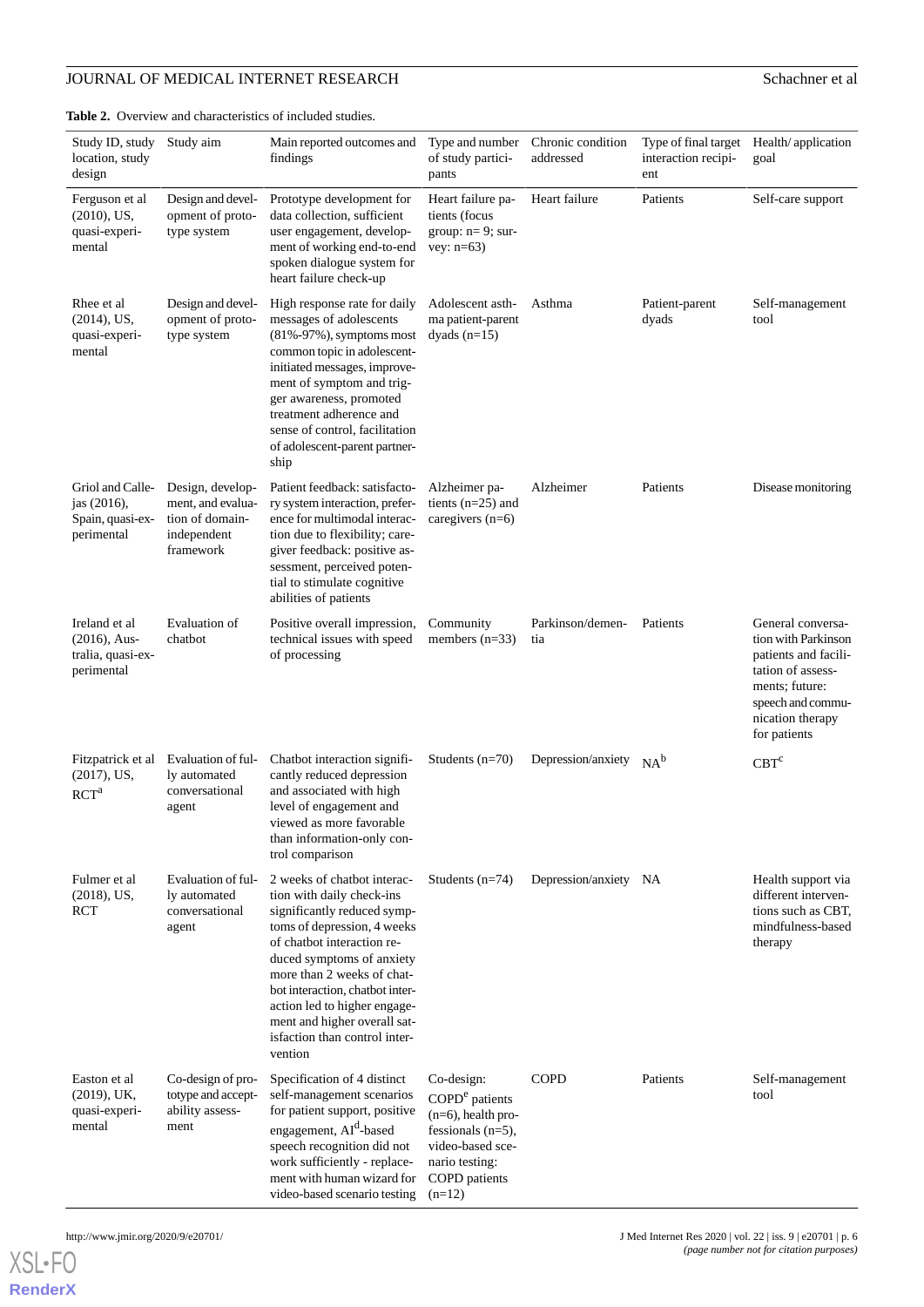| Study ID, study<br>location, study<br>design                     | Study aim                                                                           | Main reported outcomes and<br>findings                                                                                                                                                                                                       | Type and number<br>of study partici-<br>pants | Chronic condition<br>addressed                                        | Type of final target<br>interaction recipi-<br>ent | Health/application<br>goal |
|------------------------------------------------------------------|-------------------------------------------------------------------------------------|----------------------------------------------------------------------------------------------------------------------------------------------------------------------------------------------------------------------------------------------|-----------------------------------------------|-----------------------------------------------------------------------|----------------------------------------------------|----------------------------|
| Rose-Davis et<br>al (2019), Cana-<br>da, quasi-experi-<br>mental | Design, imple-<br>mentation, and<br>evaluation of pro-<br>totype dialogue<br>system | Implementation of AI-based<br>extended model of argument<br>into conversational agent<br>prototype for delivering pa-<br>tient education, satisfactory<br>feedback                                                                           | Clinicians $(n=6)$                            | JIA <sup>f</sup>                                                      | Parents of patients                                | Patient education          |
| Roca et al<br>(2020), Spain,<br>proof of con-<br>cept            | Development and<br>prototype archi-<br>tecture implemen-<br>tation of chatbot       | Development of prototype<br>chatbot architecture based<br>on microservices through<br>the use of messaging plat-<br>forms                                                                                                                    | Health care pro-<br>fessionals<br>$(n=NA)$    | Variety of chronic<br>diseases, specific<br>example of psoria-<br>sis | Patients                                           | Disease monitoring         |
| Rehman et al<br>(2020), Korea,<br>quasi-experi-<br>mental        | Design, develop-<br>ment, and evalua-<br>tion of prototype<br>chatbot               | Algorithm performance: ac-<br>curacy: 89%, precision:<br>90%, sensitivity: 89.9%,<br>specificity: 94.9%, F-mea-<br>sure: 89.9%, good results in<br>all user experience aspects,<br>efficient disease prediction<br>based on chief complaints | Students $(n=33)$                             | Diabetes, glauco-<br>ma                                               | Patients                                           | Disease diagnosis          |

<sup>a</sup>RCT: randomized controlled trial.

<sup>b</sup>NA: not available.

<sup>c</sup>CBT: cognitive behavioral therapy.

<sup>d</sup>AI: artificial intelligence.

<sup>e</sup>COPD: chronic obstructive pulmonary disease.

fJIA: juvenile idiopathic arthritis.

#### **Evaluation Measures and Main Findings**

Two studies assessed the technical performance of the conversational agents and reported consistently high performance measures of the conversational agent (accuracy: 89%; precision: 90%; sensitivity: 89.9%; specificity: 94.9%; F-measure: 89.9%) [\[59](#page-14-6)] as well as high message response rates (81% to 97%) [\[51](#page-14-7)].

In 7 studies, user experience was assessed. User experience was generally positive regarding the acceptability, understanding of the conversational agents, comprehensibility of the systems' responses, interaction rates, or content relevance [[51](#page-14-7)[,53](#page-14-0),[54](#page-14-1)[,56](#page-14-3)-[59\]](#page-14-6).

Two RCTs reported on health-related outcomes and found that interaction with the conversational agents led to decreased symptoms of depression and anxiety compared with the control groups [[52,](#page-14-8)[53](#page-14-0)].

Four studies found high levels of engagement with the conversational agent or reported the conversational agent to be engaging [[50,](#page-13-21)[52](#page-14-8)[,53](#page-14-0)[,58](#page-14-5)]. One study found that the conversational agent improved awareness of disease symptoms and triggered and promoted treatment adherence [[51\]](#page-14-7).

One study reported that the developed conversational agent architecture was able to provide telemonitoring for chronic diseases [[55\]](#page-14-2). The same study further received feedback of health professionals that the architecture provides a flexible solution for personalized monitoring services and data storage [[55\]](#page-14-2).

# **Health Care Characteristics**

In the reviewed articles, psychological conditions were the most commonly addressed type of condition, which was the focus of 3 studies [\[52](#page-14-8)-[54\]](#page-14-1). Other types of chronic conditions included respiratory [\[51](#page-14-7),[58\]](#page-14-5), cardiovascular [\[50](#page-13-21)], nervous system [[56\]](#page-14-3), rheumatic [\[57](#page-14-4)], and autoimmune/eye conditions [[59](#page-14-6)]. One study addressed various chronic diseases and outlined a specific example of an autoimmune disease [[55\]](#page-14-2). More specifically, the addressed chronic conditions included depression and anxiety [[52](#page-14-8)[,53](#page-14-0)], heart failure [\[50](#page-13-21)], asthma [\[51](#page-14-7)], Alzheimer disease [\[54\]](#page-14-1), Parkinson/dementia [\[56](#page-14-3)], chronic obstructive pulmonary disease (COPD) [[58\]](#page-14-5), juvenile idiopathic arthritis (JIA) [[57\]](#page-14-4), and diabetes/glaucoma [[59\]](#page-14-6). One study addressed a variety of chronic diseases and delineated psoriasis as a specific example [[55\]](#page-14-2).

In 3 papers, students served as main study participants [[52,](#page-14-8)[53,](#page-14-0)[59\]](#page-14-6). Disease-specific patients were involved in 3 studies [[50,](#page-13-21)[54,](#page-14-1)[58\]](#page-14-5). Other types of study participants included patients' parents [[51\]](#page-14-7), caregivers [[54](#page-14-1)], clinicians [\[57](#page-14-4)], health professionals [[55,](#page-14-2)[58\]](#page-14-5), and community members [\[56](#page-14-3)].

Patients were the most common final targeted interaction recipients [\[50](#page-13-21),[54-](#page-14-1)[56](#page-14-3),[58,](#page-14-5)[59](#page-14-6)]. One study targeted the interaction for the use with patient-parent dyads [\[51](#page-14-7)], whereas 1 other study specifically targeted patients' parents [[57\]](#page-14-4). Two studies did not provide further information on the targeted interaction recipients [[52,](#page-14-8)[53\]](#page-14-0).

Self-care and self-management were the main health goals of the conversational agents in 3 studies  $[50,51,58]$  $[50,51,58]$  $[50,51,58]$  $[50,51,58]$  $[50,51,58]$ , whereas 2 study agents were sought to assist in disease monitoring [[54,](#page-14-1)[55](#page-14-2)].

```
XSL•FO
RenderX
```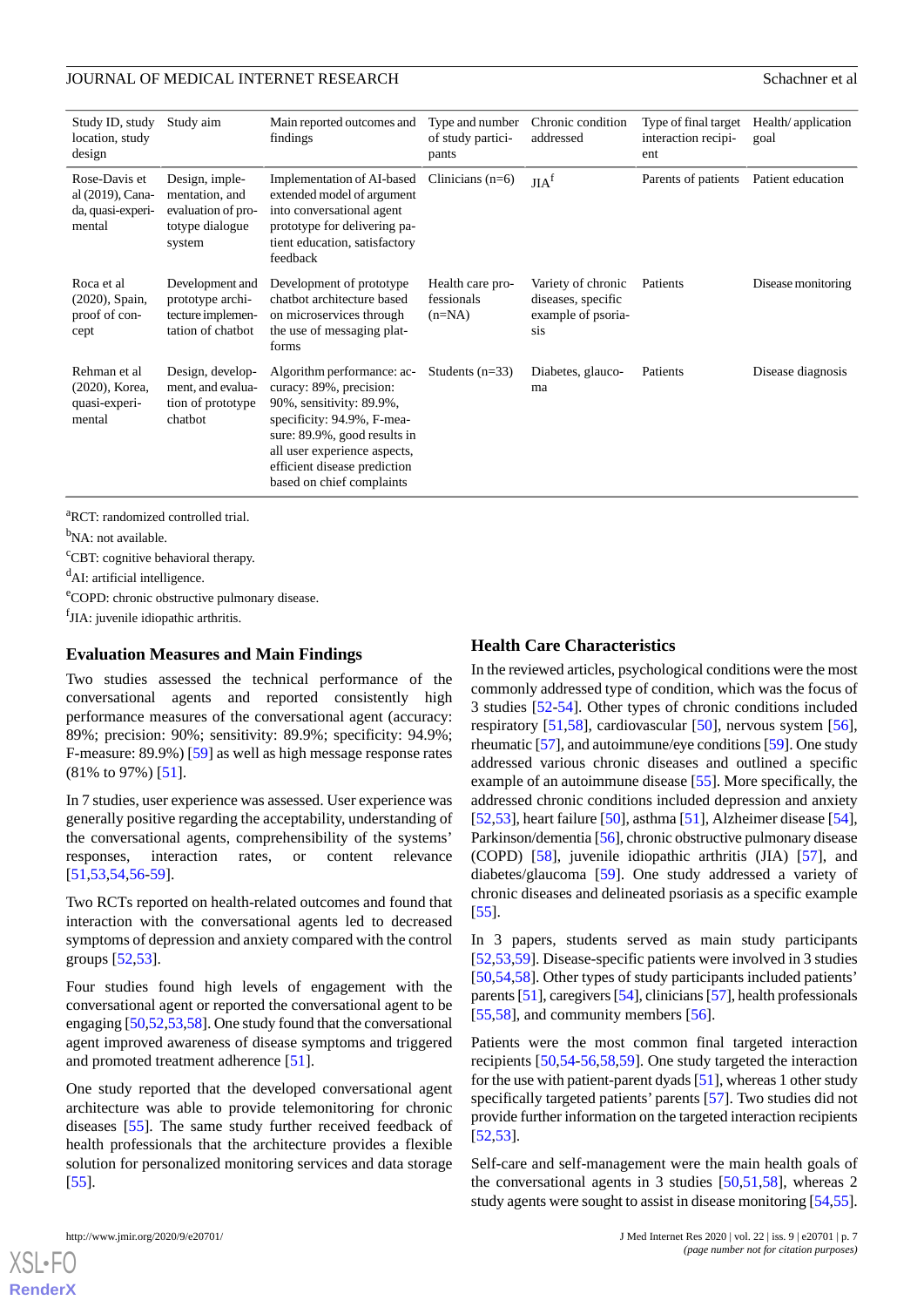Other study health goals included general conversations with patients [\[56](#page-14-3)], cognitive behavioral therapy [\[52](#page-14-8)], patient education [\[57](#page-14-4)], and disease diagnosis [[59\]](#page-14-6). One study reported health support via different interventions such as cognitive behavioral or mindfulness-based therapy [\[53](#page-14-0)].

Of the 10 studies, 2 aimed at further human involvement besides the targeted interaction recipients. One study additionally involved patients' parents as well as a certified asthma expert [[51\]](#page-14-7), and another study involved patients' caregivers [\[57](#page-14-4)].

#### **Characteristics of Conversational Agents**

Conversational agents were mostly used for data collection [[50,](#page-13-21)[54\]](#page-14-1), coaching [\[52](#page-14-8),[53](#page-14-0)], diagnosis [[55](#page-14-2),[59\]](#page-14-6), and support [\[51](#page-14-7),[58](#page-14-5)] (see [Table 3](#page-8-0) for overview and characteristics of the conversational agents reported in the included studies). Education was the goal of one conversational agent [\[57](#page-14-4)] whereas another agent is currently built for data collection but it was anticipated that it may also have an educational and support purpose in future [[56\]](#page-14-3).

Different communication channels were used across the identified conversational agents. While two conversational agents use a smartphone app as their main communication channel [[54](#page-14-1)[,56](#page-14-3)], one study reports the general use of the mobile phone [\[51](#page-14-7)]. One agent uses a platform agnostic smartphone and desktop instant messenger app [[52\]](#page-14-8), and another agent uses a platform-specific application for Android and is usable on any smart Android device such as smartwatch, smartphone, tablet, laptop, and vendor-specific devices that contain a microphone and speaker and support Android [\[59](#page-14-6)]. Another agent employs a customizable platform that can be accessed via multiple communication channels such as Facebook, Slack, or short messaging services [[53\]](#page-14-0). One agent uses a web browser as the

main communication channel [[58\]](#page-14-5), while another agent is designed for communication channels such as messaging platforms or web interfaces [[55\]](#page-14-2). The communication channel of two conversational agents was not specified in the papers [[50,](#page-13-21)[57\]](#page-14-4).

The dialogue initiative of 4 conversational agents was held by the user [[54](#page-14-1)[,55](#page-14-2),[57](#page-14-4)[,59](#page-14-6)], whereas 4 conversational agents used a mixed approach which means that both the user and the system were able to initiate the conversation [[50-](#page-13-21)[52](#page-14-8),[56\]](#page-14-3). Two studies did not report upon the dialogue initiative [[53,](#page-14-0)[58](#page-14-5)].

A total of 6 studies used a multimodal interaction modality which means that multiple different modalities for input and/or for output were used. Of these, 2 conversational agents require a spoken input format [[56](#page-14-3)[,59](#page-14-6)], whereas 2 other agents allow for both spoken or written input formats [[50](#page-13-21)[,58\]](#page-14-5). One conversational agent uses a written or a visual input format [[55\]](#page-14-2), and 1 study employs spoken, written, visual as well as external content from a smartphone sensor as an input format [[54\]](#page-14-1). Regarding the output formats of the multimodal agents, 2 agents use spoken and written output formats [[50,](#page-13-21)[56](#page-14-3)]. One conversational agent uses only a written output format [\[55](#page-14-2)], whereas 1 agent employs a written or a visual output format [\[59](#page-14-6)]. One agent uses a spoken, written, or a visual output format [[54\]](#page-14-1), while 1 study did not report upon the output format used [\[58](#page-14-5)]. The remaining 4 studies use a written format of interaction modality, which means that both input and output were in a written form [[51](#page-14-7)[-53](#page-14-0),[57\]](#page-14-4).

Most of the conversational agents we identified were still in a prototype stage and were not publicly available [[50,](#page-13-21)[51,](#page-14-7)[54](#page-14-1)[,55](#page-14-2),[57](#page-14-4)[-59](#page-14-6)]. Two conversational agents were commercially available [[52](#page-14-8)[,53](#page-14-0)], and 1 was available for free on Android app store [[56\]](#page-14-3).

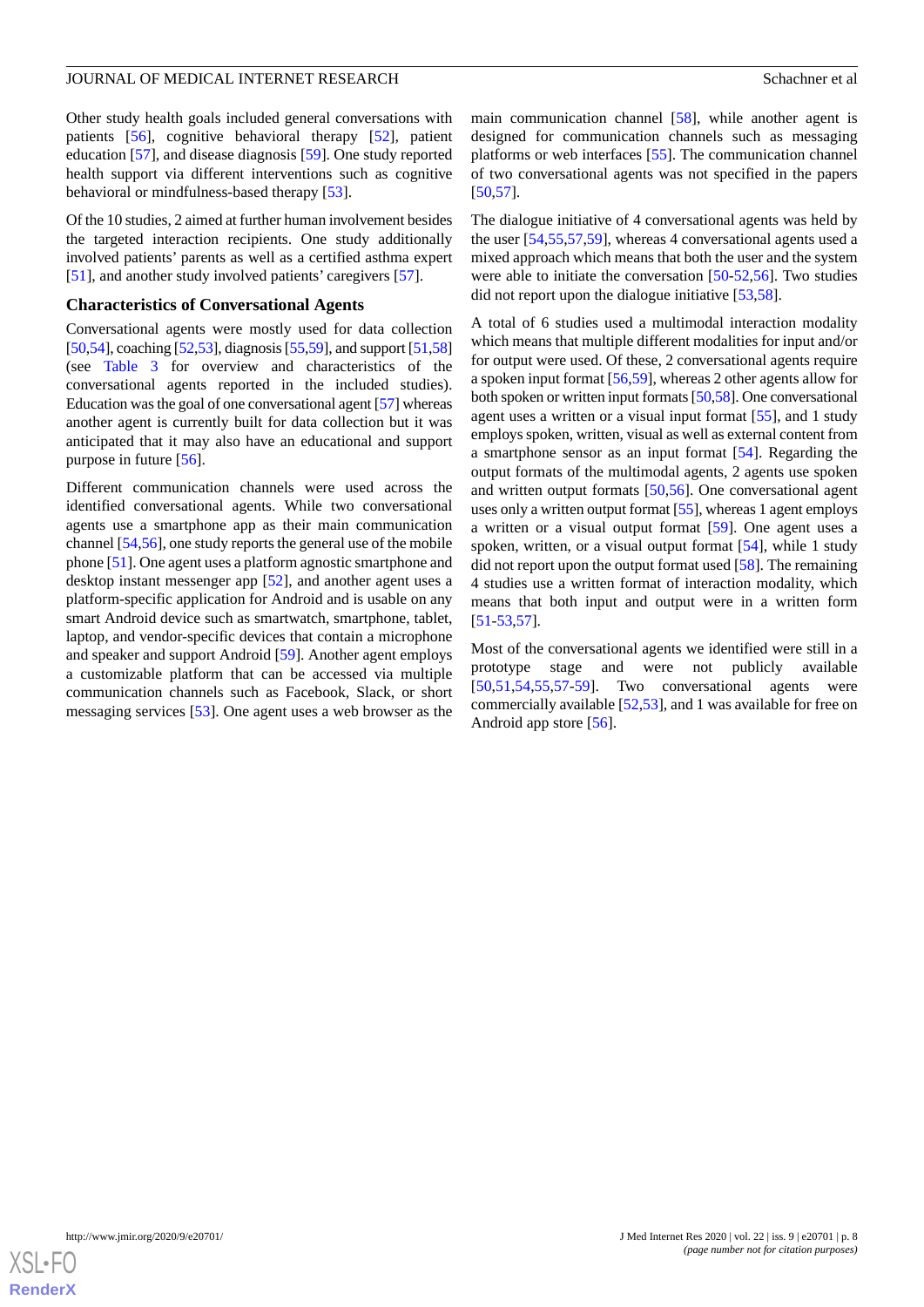<span id="page-8-0"></span>**Table 3.** Overview and characteristics of the conversational agents reported in the included studies.

| Study ID                        | Conversational agent<br>name                                                    | Conversational agent<br>goal                              | Interaction<br>modality (in-<br>put/output for-<br>mat)     | Availability of conver-<br>sational agent | $AIa$ techniques                                                                     | AI system develop-<br>ment    |
|---------------------------------|---------------------------------------------------------------------------------|-----------------------------------------------------------|-------------------------------------------------------------|-------------------------------------------|--------------------------------------------------------------------------------------|-------------------------------|
| Ferguson et al<br>(2010)        | Personal health manage-<br>ment assistant                                       | Data collection                                           | Multimodal ( $s^b$ or $NA^d$ (prototype)<br>$w^{c}/s$ or w) |                                           | Speech recogni-<br>tion, NLP <sup>e</sup>                                            | Internal                      |
| Rhee et al.<br>(2014)           | mASMAA (mobile<br>phone-based asthma<br>self-management aid<br>for adolescents) | Support                                                   | Written                                                     | NA (prototype)                            | <b>NLP</b>                                                                           | Internal                      |
| Griol and<br>Callejas<br>(2016) | NA (application, conver- Data collection<br>sational agent)                     |                                                           | Multimodal (s, w,<br>$vf$ , external sen-<br>sors/s, w, v)  | NA (prototype)                            | $NN^g, ML^h, ASR^i,$<br>$NLU^j, NLG^k,$<br>TTS <sup>1</sup>                          | External (Google<br>$APIm$ )  |
| Ireland et al<br>(2016)         | Harlie (Human and<br>Robot Language Interac-<br>tion Experiment)                | Now: data collection:<br>future: education and<br>support | Multimodal (s/s,<br>w)                                      | For free on Android<br>app store          | Speech recogni-<br>tion incl. STT <sup>n</sup><br>and TTS, NLP,<br>AIML <sup>o</sup> | External (Google<br>API)      |
| Fitzpatrick et<br>al (2017)     | Woebot                                                                          | Coaching                                                  | Written                                                     | Commercially avail-<br>able               | Decision tree,<br><b>NLP</b>                                                         | External (Woebot<br>Labs Inc) |
| Fulmer et al<br>(2018)          | <b>Tess</b>                                                                     | Coaching                                                  | Written                                                     | Commercially avail-<br>able               | Emotion algo-<br>rithms, ML, NLP                                                     | External (X2AI<br>Inc)        |
| Easton et al<br>(2019)          | Avachat (= avatar $\&$<br>chat)/Ava                                             | Support                                                   | Multimodal (s,<br>W/NA)                                     | NA (prototype)                            | Speech recogni-<br>tion                                                              | External (Kaldi<br>toolkit)   |
| Rose-Davis et<br>al (2019)      | JADE (Juvenile idio-<br>pathic Arthritis Dia-<br>logue-based Education)         | Education                                                 | Written                                                     | NA (prototype)                            | <b>NA</b>                                                                            | Internal                      |
| Roca et al<br>(2020)            | NA (Virtual Assistant)                                                          | Diagnosis                                                 | Multimodal (w,<br>$V/W$ )                                   | NA (prototype)                            | AIML, NLP                                                                            | <b>NA</b>                     |
| Rehman et al<br>(2020)          | MIRA (Medical In-<br>structed Real-Time As-<br>sistant)                         | Diagnosis                                                 | Multimodal (s/w, NA (prototype)<br>V)                       |                                           | Speech recogni-<br>tion, NLP, NLU,<br>NN, ML, $DLp$                                  | Internal                      |

<sup>a</sup>AI: artificial intelligence.

<sup>b</sup>s: spoken.

 $c_{w: written.}$ 

<sup>d</sup>NA: not available.

<sup>e</sup>NLP: natural language processing.

f<sub>v: visual.</sub>

 $g$ NN: neural network.

h<sub>ML</sub>: machine learning.

<sup>i</sup>ASR: automatic speech recognition.

<sup>j</sup>NLU: natural language understanding.

<sup>k</sup>NLG: natural language generation.

<sup>1</sup>TTS: text-to-speech.

<sup>m</sup>API: application programming interface.

<sup>n</sup>STT: speech-to-text.

<sup>o</sup>AIML: artificial intelligence markup language.

<sup>p</sup>DL: deep learning.

#### **Artificial Intelligence Characteristics**

Natural language processing represented the most used technique [[50](#page-13-21)[-53](#page-14-0),[55,](#page-14-2)[56](#page-14-3),[59\]](#page-14-6) before speech recognition (including speech-to-text and text-to-speech) [\[50](#page-13-21),[54,](#page-14-1)[56](#page-14-3),[58,](#page-14-5)[59](#page-14-6)], machine learning [[53,](#page-14-0)[54](#page-14-1),[59\]](#page-14-6), natural language understanding [\[54](#page-14-1),[59\]](#page-14-6),

[XSL](http://www.w3.org/Style/XSL)•FO **[RenderX](http://www.renderx.com/)**

language [\[56](#page-14-3)[,57](#page-14-4)], as shown in [Table 3](#page-8-0). The following techniques were used in one study each: deep learning [[59\]](#page-14-6), natural language generation [[54\]](#page-14-1), emotion algorithms [\[53](#page-14-0)], and decision trees [\[52](#page-14-8)]. One study used AI-based argument theory for modeling its dialogue system [\[57](#page-14-4)]. Additional details regarding

neural networks [[54,](#page-14-1)[59](#page-14-6)] and artificial intelligence markup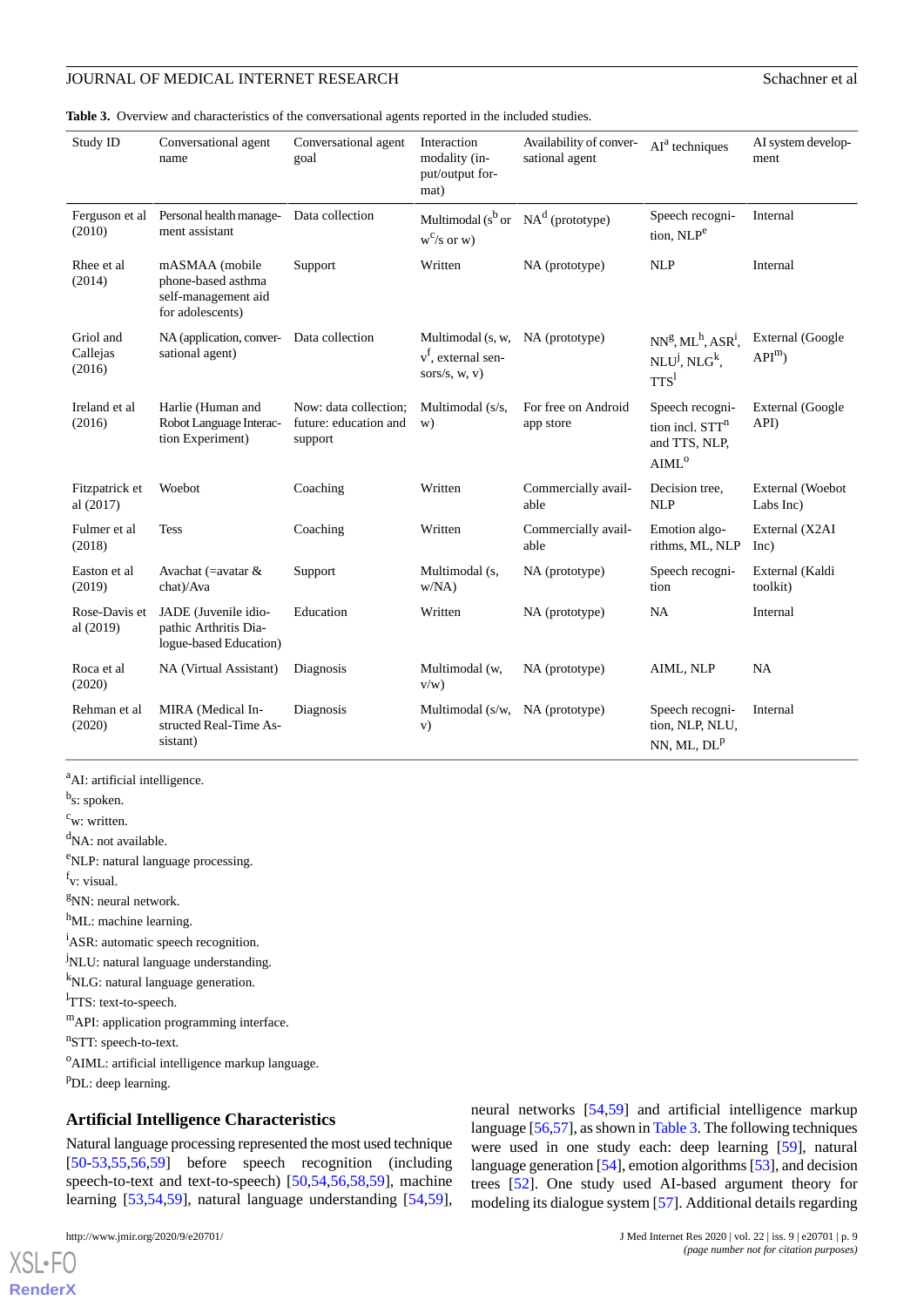the artificial intelligence architecture can be found in [Multimedia](#page-11-2) [Appendix 3.](#page-11-2)

A total of 4 studies developed the artificial intelligence system internally [[50](#page-13-21),[51,](#page-14-7)[57](#page-14-4)[,59](#page-14-6)], and 5 studies relied on external sources [[52-](#page-14-8)[54](#page-14-1)[,56,](#page-14-3)[58\]](#page-14-5). Of the studies using external artificial intelligence systems for speech recognition (including text-to-speech and speech-to-text), 2 studies used an external Google application programming interface [\[54](#page-14-1),[56\]](#page-14-3), and 1 study used the open-source Kaldi toolkit [\[58](#page-14-5)]. One study relied on the existing The Rochester Interactive Planning System natural dialogue system [\[51](#page-14-7)], and 1 study did not report upon the artificial intelligence system development [\[55](#page-14-2)].

Artificial intelligence categorization varied in its terminology across the studies. Four studies were classified as AI [[53](#page-14-0),[56-](#page-14-3)[58\]](#page-14-5). Other categorizations were natural interaction [[50\]](#page-13-21), state-of-the-art natural language understanding technology [\[51\]](#page-14-7), fully automated [\[52](#page-14-8)], smart [\[55](#page-14-2)] and state of the art real-time assistant [[59\]](#page-14-6). One study did not provide an explicit categorization [[54\]](#page-14-1).

# *Discussion*

#### **Principal Findings**

Our systematic literature review identified 10 studies, of which 2 were RCTs and the majority were quasi-experimental studies. This is, to our knowledge, the only systematic literature review focusing specifically on AI-based conversational agents used in the context of health care for chronic diseases. Other recent reviews focused on conversational agents for either a specific health condition such as mental health [\[44](#page-13-15)], the general application of chatbots in health care [\[1](#page-12-0)], or specific features thereof such as personalization [[45\]](#page-13-16) or technical architectures [[11\]](#page-12-10).

A total of 80% of the papers that we identified were published relatively recently, from 2016 onward. Together with the small number of identified studies, this shows the immaturity of the field of AI-based conversational agents for chronic diseases. This finding is coherent with other recent reviews which found the general application of conversational agents in health care to be at a nascent but developing stage [[1,](#page-12-0)[11](#page-12-10),[45\]](#page-13-16). Most of the AI-based conversational agents we identified were still in a prototype stage and not publicly available. They are used for data collection, coaching, diagnosis, support, and education of patients suffering from chronic diseases.

Recent advances in AI software allow an increasing number of conversational agents to offer natural interactions between humans and their machine agent counterparts [\[11](#page-12-10)[,12](#page-12-11)]. However, drawbacks such as biased and opaque decision-making leading to limited trust in the final outcomes still exist and are only partially solved [\[60](#page-14-9)]. Combined with the functional difficulty of needing large datasets for algorithmic training, this could explain the overall small number of existing applications [\[61](#page-14-10)].

The current chatbots operate on a variety of communication channels, out of which some are vendor specific such as tailored for Android devices. We advise future studies to keep track of such platform-dependent developments as it could point to a

 $XS$ -FO **[RenderX](http://www.renderx.com/)** stronger influence of or dependence on technology providers regarding health care–related applications.

The identified research was not truly geographically diverse; 50% of studies were conducted in North America, only one each in Australia and an Asian country, and the remaining 30% in Europe. There was not a single study conducted in Africa. Additionally, 90% of these research locations are embedded in Western cultures, exerting a strong bias on the generalizability of their results. Given the worldwide prevalence of chronic conditions [[37](#page-13-8)] and the need to apply health care system-specific solutions [[62\]](#page-14-11), future research should strive to include diverse geographies to ensure context-specific relevance. We advise to extend research foci beyond the Western socioeconomic cultural context and additionally include emerging economies such as India and China to increase variability and generalizability.

The majority of the identified studies aimed at fully designing, developing, or evaluating a conversational agent specific for only one chronic condition. This finding suggests that AI-based conversational agents evolve into providing tailored support for specific chronic conditions rather than general interventions applicable to a broad range of chronic diseases. Future research could investigate the effects of such specialization on treatment-related measures such as patient satisfaction or treatment adherence.

The evaluation measures of the identified AI-based conversational agents and their effects on the targeted chronic conditions were broad and not unified. The most commonly reported measurements were user experience and chatbot engagement, which are generalistic usability measurements for technical systems [[63\]](#page-14-12). Only 2 studies assessed the technical performance of the conversational agents and 2 other studies reported on the health-related outcomes. Generally, however, the measured and reported results were positive and indicated both high overall performance and satisfactory user experience, high engagement, and positive health-related outcomes. Future research could enforce following standard guidelines for research in the health care area such as the Consolidated Standards of Reporting Trials of electronic and mobile health apps and online telehealth (CONSORT-EHEALTH) [\[64](#page-14-13)], the mobile health evidence reporting and assessment (mERA) checklist [\[65\]](#page-14-14), or the Transparent Reporting of Evaluations with Nonrandomized Designs (TREND) statement [\[66](#page-14-15)] to increase quality and comparability of studies. The primarily quasi-experimental nature and subsequent inconsistency of evaluated measures of the found literature could explain the lack of use of such reporting guidelines at present.

Our review shows that current AI-based conversational agents address a broad variety of chronic diseases, categorized as chronic respiratory, cardiovascular, nervous system-related, rheumatic, autoimmune-related, eye-related, and psychological conditions. While it is informative to have such a wide investigation of different disease types, this variation complicates the comparability within and between conditions. Future research could aim at first developing and evaluating within-chronic disease-related differences of AI-based conversational agents (eg, individual chatbots for asthma, COPD, and sleep apnea as examples of chronic respiratory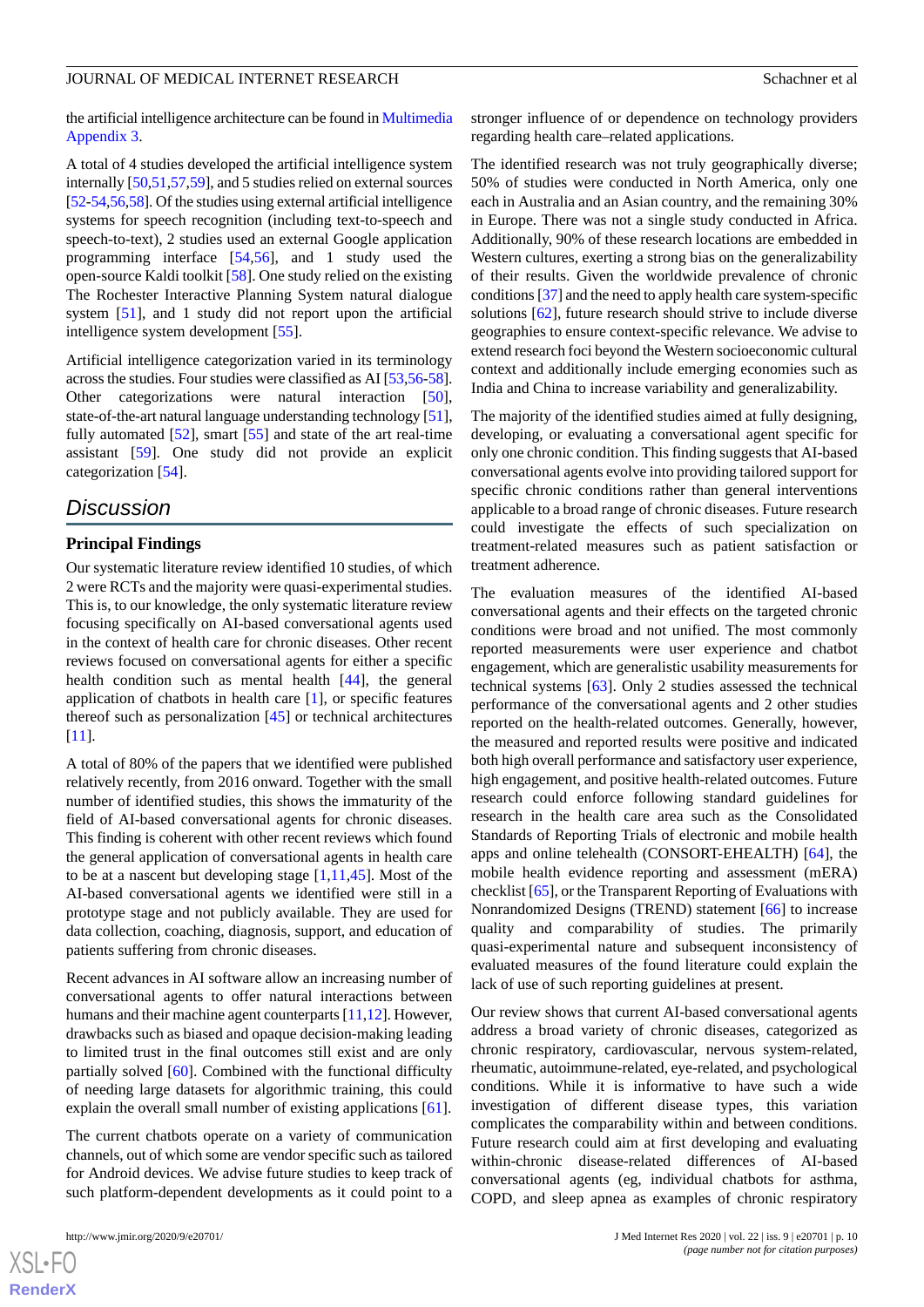diseases) before extending their scope of research to between-chronic disease-related comparisons (eg, respiratory vs cardiovascular chronic conditions).

Following such a research agenda could lead to the development of more consistent studies with higher standards and increased validity of reported findings. Similar considerations concern the large variety of reported health goals; while self-care management is the main health goal of 30% of existing AI-based conversational agents for chronic conditions before offering assistance of disease monitoring, the remaining 70% address intervention goals such as general conversation, therapy, education, and diagnosis. This inconsistency presents another complication of the comparability of the existing chatbots.

Of the studies investigated, 70% were quasi-experimental, 20% RCTs, and the remaining 10% proof-of-concept. Such quasi-experimental studies are typically cross-sectional, nonrandomized, and describe the first impression of a single instant [\[67](#page-14-16)]. For a better understanding of the real-world effects of AI-based conversational agents on health care for chronic diseases, future research should aim at conducting field experiments, which in the best case are designed as longitudinal experimentations in order to investigate long-term effects. This is especially important when considering the time span of chronic diseases; they typically affect patients for at least 12 months but can prevail for a significantly longer period of a patient's life span [[39\]](#page-13-10).

It is further noteworthy to point out that the only 2 RCTs of this review mentioned a commercial interest in the investigated conversational agent by at least one of the authors. We would encourage future research to assess commercially available conversational agents without similar business connections in order to enrich the chatbots' evaluation by a purely external point of view.

While it is not unexpected to find that patients were the majority of targeted intervention partners, it is somewhat surprising to see that only 2 conversational agents further included additional social contacts of patients, here the patients' parents. We want to highlight that chronic diseases often heavily affect the immediate and wider social context of the affected patient [[61\]](#page-14-10). Future interventions could consider additional human involvement in order to better recognize the social effect of chronic diseases. This could further maximize treatment adherence and health outcomes, two important treatment goals [[68\]](#page-14-17).

Natural language processing technology is the most widely applied AI technique and outnumbers related further used techniques such as speech recognition, text-to-speech, and speech-to-text, natural language understanding, and natural language generation. Other prominent AI techniques such as deep learning, machine learning, neural networks, and decision trees are also used, but to a much smaller extent. This finding might be explained through the already mentioned prevalence of multimodal interaction approaches of the reported conversational agents, giving supremacy to the development and evaluation of communication-focused AI techniques. Currently, ongoing developments in the area of natural communication between conversational agents and humans

increasingly address natural language generation and emotion recognition [\[69](#page-14-18),[70\]](#page-14-19). These advancements are expected to lead to AI-based conversational agents that converse even more naturally with patients than currently possible. This could have a plethora of effects on the relationship between patients and chatbots as well as on treatment-related outcomes and thus presents a relevant area for future research.

One potential danger of such presumably naturally conversing chatbots is harm or even death of the patient in case the chatbot's recommendations are inaccurate or wrong, especially when the advice concerns critical decisions such as changes or mix of medication [[71\]](#page-14-20). Patients, who are often laypeople when it comes to assessing any technical or medical capabilities of AI-based conversational agents, might follow a chatbot's advice without additional medical clarification [\[71](#page-14-20)]. Future chatbot development and corresponding research should put an increased focus on addressing such shortcomings and threats in order to maximally ensure patient safety.

Except for the 2 studies developing and evaluating conversational agent architectures, the heterogeneity and general lack of depth of reported AI techniques and systems is a relevant point to consider. Even though all 10 studies explicitly state to apply AI-based systems, the lack of technical information critically hinders replicability and poses questions about the quality of reported findings. Such dearth of detail reinforces the application roadblocks of AI-based systems—opaque and biased decision-making processes and resulting lack of trust [[60\]](#page-14-9). In addition, it hinders the development of a generic system architecture, which could be used as an informative framework for the development and structure of AI-based chatbots in the context of health care for chronic diseases. We strongly advise future researchers to report all necessary technical features required to replicate study results and further (partially or exemplarily) allow access to the developed AI-based conversational systems. In addition to the above-mentioned standardized guidelines for research in health care, future research should make use of already existing guidelines for reporting the technical part of AI-based conversational agents used in health care and medicine [[72](#page-14-21)[,73](#page-14-22)]. More generalized checklists aimed at assessing the overall structure of AI-related medical research such as the Checklist for Artificial Intelligence in Medical Imaging (CLAIM) could be also consulted; they offer guidance on which specific information should be reported on the chosen AI model and its subsequent training, evaluation, and performance [[74\]](#page-15-0). We further recommend future research to synthesize a generic system architecture and derive a framework for AI-based chatbots in the context of health care for chronic diseases once the field has progressed and more standardized data are available.

Half of the studies in our review made use of external systems for the development of (parts of) their AI architecture, which could indicate a trend of external and open access–based software development for AI-based health care conversational agents. Future research should pay attention to this in order to further shed light on this approach.

A final point to consider is the inconsistent taxonomy of AI-based software; while 4 studies clearly labeled their software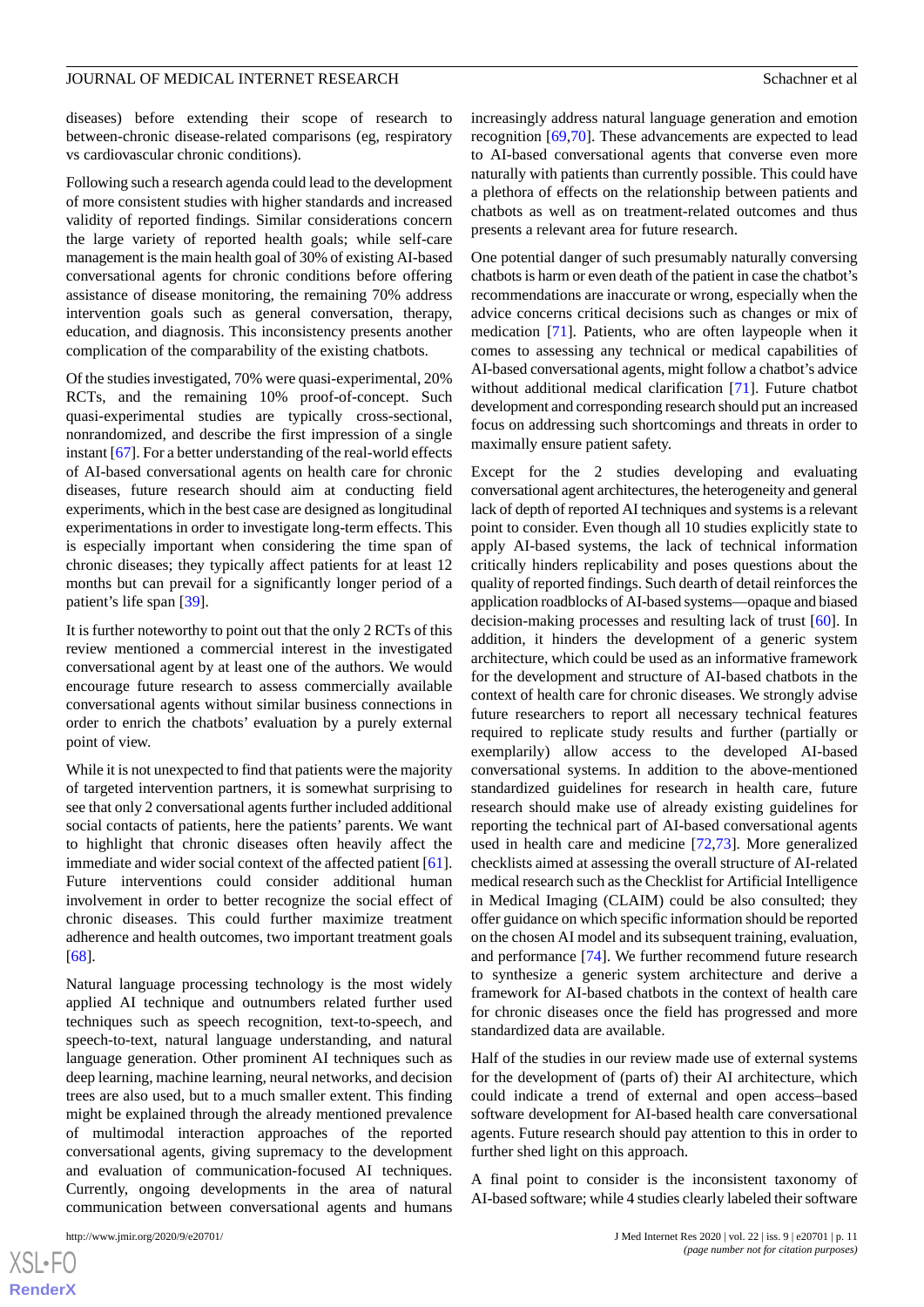as AI, there was a broad variety of otherwise used terms such as natural interaction, state-of-the-art, smart, or fully automated. The inconsistent use of terms aggravates the use of a common terminology. We see value in the development and use of clear terms for the sake of clarity and comparability of future research.

#### **Strengths and Limitations**

This systematic literature review has several strengths as well as some limitations. It was conducted and reported according to the standardized PRISMA guidelines [[46\]](#page-13-17). We conducted an extensive literature search by accessing 7 databases and deploying a thorough and comprehensive search strategy. In addition, we reviewed reference lists of relevant studies and used several Google alerts containing combinations of the search terms from November 2019 until April 2020 for identifying further papers not identified through the initial database searches.

We prioritized sensitivity over specificity with our search strategy in order to avoid missing important studies and construct a holistic view of AI-based conversational agents for health care for chronic diseases. We objectively defined the study eligibility criteria. Given the novelty of the search field, however, many search results were published conference abstracts that had to be omitted given the study eligibility criteria.

Study selection, title and abstract screening, full text screening, and data extraction were done independently by two reviewers. We checked for interrater reliability at several steps in the selection process and Cohen kappa showed substantial agreement per step.

We applied a narrative approach for reviewing the included studies. Intense team discussions concerned the classification of reported AI architectures. We decided in consensus to follow the proposed taxonomy of Montenegro et al [\[11](#page-12-10)]. However, the final study selection might still omit relevant AI-based conversational agents if a different taxonomy for study selection were applied.

Key limitations of this review are the heterogeneity and relatively small number of the included studies as well as the prevalence of quasi-experimental studies. This underlines the complexity and novelty of the searched field, and we thus did not conduct a meta-analysis.

Finally, risk of bias varied extensively between the included studies, reducing the reliability of findings in studies with high risk of bias. This reduced the trust we could place in the reported findings of studies with high risk of bias.

#### **Conclusions**

Technological advances facilitate the increasing use of AI-based conversational agents in health care settings. So far, this evolving field of research has a limited number of applications tailored for chronic conditions, despite their medical prevalence and economic burden to the health care systems of the 21st century. Existing applications reported in literature lack evidence-based evaluation and comparison within as well as between different chronic health conditions. Future research should focus on adhering to evaluation and reporting guidelines for technical aspects such as the underlying AI architecture as well as overall solution assessment.

#### **Acknowledgments**

We are grateful to Mr Julian Ventouris for his assistance with the study search process and Ms Grace Xiao for proofreading the document. This study is supported by the National Research Foundation, Prime Minister's Office, Singapore, under its Campus for Research Excellence and Technological Enterprise program.

#### **Authors' Contributions**

TS was responsible for the study design; search strategy; screening; data extraction and analysis; and first draft, revisions, and final draft of the manuscript. RK was responsible for screening, data extraction, and first draft of the manuscript. FW was responsible for the critical revision of the first draft.

#### <span id="page-11-0"></span>**Conflicts of Interest**

<span id="page-11-1"></span>None declared.

#### **Multimedia Appendix 1**

Study protocol. [[PDF File \(Adobe PDF File\), 158 KB](https://jmir.org/api/download?alt_name=jmir_v22i9e20701_app1.pdf&filename=19d832661d538075d21f2ff62d1fe519.pdf)-[Multimedia Appendix 1\]](https://jmir.org/api/download?alt_name=jmir_v22i9e20701_app1.pdf&filename=19d832661d538075d21f2ff62d1fe519.pdf)

# <span id="page-11-2"></span>**Multimedia Appendix 2**

Search terms per construct. [[PDF File \(Adobe PDF File\), 13 KB](https://jmir.org/api/download?alt_name=jmir_v22i9e20701_app2.pdf&filename=38fd129ae3fc3704be1fe902aad15cb3.pdf)-[Multimedia Appendix 2\]](https://jmir.org/api/download?alt_name=jmir_v22i9e20701_app2.pdf&filename=38fd129ae3fc3704be1fe902aad15cb3.pdf)

# **Multimedia Appendix 3**

Overview and characteristics of included studies and conversational agents. [[PDF File \(Adobe PDF File\), 194 KB](https://jmir.org/api/download?alt_name=jmir_v22i9e20701_app3.pdf&filename=e3c08ba6bbf393f0d88c76ca0aadc301.pdf)-[Multimedia Appendix 3\]](https://jmir.org/api/download?alt_name=jmir_v22i9e20701_app3.pdf&filename=e3c08ba6bbf393f0d88c76ca0aadc301.pdf)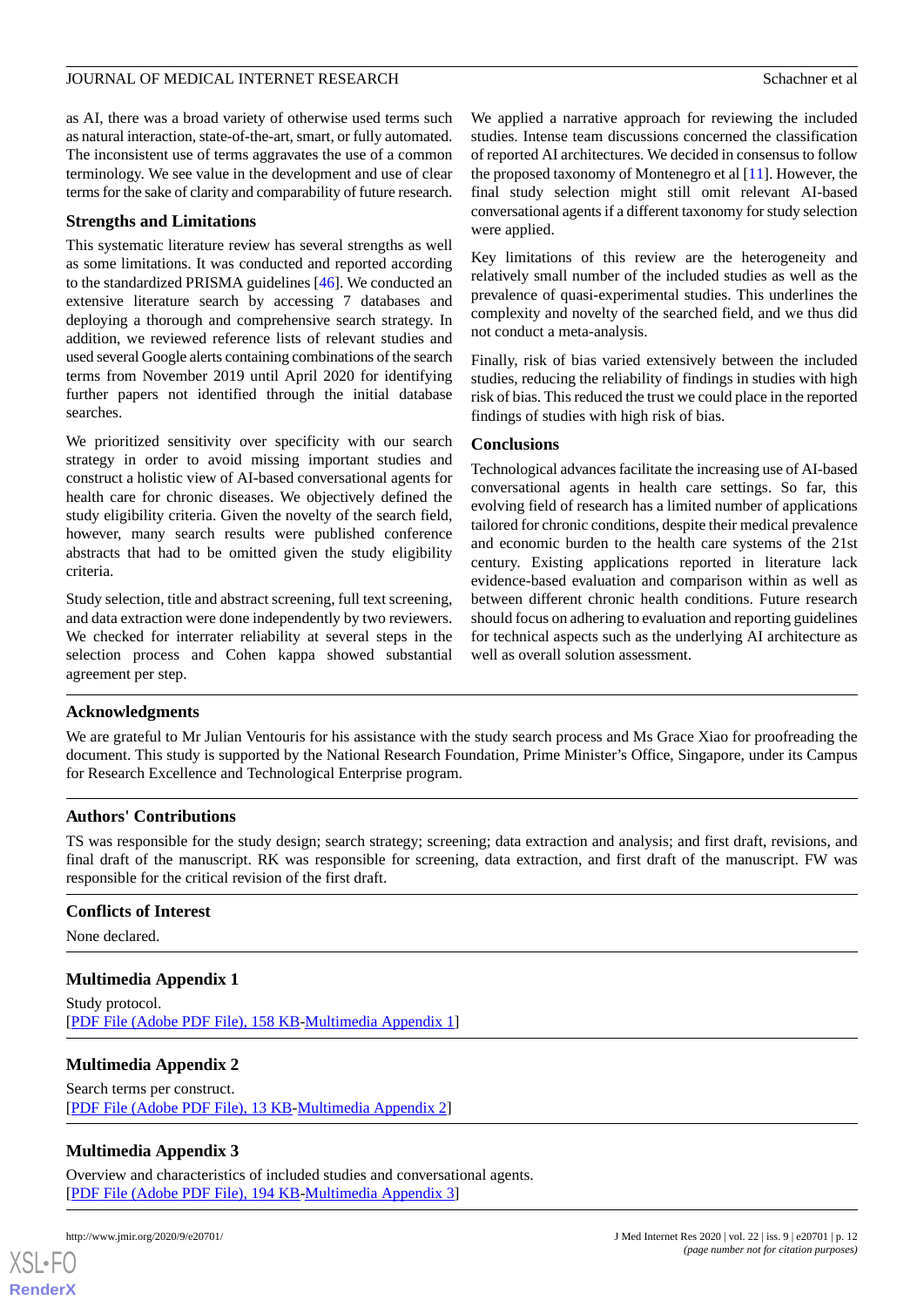# <span id="page-12-25"></span>**Multimedia Appendix 4**

The risk of bias tool (based upon the Consolidated Standards of Reporting Trials checklist and adapted from Maher et al [2014]). [[PDF File \(Adobe PDF File\), 143 KB](https://jmir.org/api/download?alt_name=jmir_v22i9e20701_app4.pdf&filename=af6001c291dac5ef4bbeb7c9328fbdc3.pdf)-[Multimedia Appendix 4\]](https://jmir.org/api/download?alt_name=jmir_v22i9e20701_app4.pdf&filename=af6001c291dac5ef4bbeb7c9328fbdc3.pdf)

### <span id="page-12-0"></span>**References**

- 1. Laranjo L, Dunn AG, Tong HL, Kocaballi AB, Chen J, Bashir R, et al. Conversational agents in healthcare: a systematic review. J Am Med Inform Assoc 2018 Sep 01;25(9):1248-1258 [[FREE Full text](http://europepmc.org/abstract/MED/30010941)] [doi: [10.1093/jamia/ocy072](http://dx.doi.org/10.1093/jamia/ocy072)] [Medline: [30010941](http://www.ncbi.nlm.nih.gov/entrez/query.fcgi?cmd=Retrieve&db=PubMed&list_uids=30010941&dopt=Abstract)]
- <span id="page-12-2"></span><span id="page-12-1"></span>2. Tsai C, Wu J. Using neural network ensembles for bankruptcy prediction and credit scoring. Expert Syst Appl Pergamon 2008 May;34(4):2639-2649. [doi: [10.1016/j.eswa.2007.05.019](http://dx.doi.org/10.1016/j.eswa.2007.05.019)]
- <span id="page-12-3"></span>3. Davenport T, Guha A, Grewal D, Bressgott T. How artificial intelligence will change the future of marketing. J Acad Mark Sci 2019 Oct 10;48(1):24-42. [doi: [10.1007/s11747-019-00696-0](http://dx.doi.org/10.1007/s11747-019-00696-0)]
- <span id="page-12-5"></span><span id="page-12-4"></span>4. Hosny A, Parmar C, Quackenbush J, Schwartz LH, Aerts HJWL. Artificial intelligence in radiology. Nat Rev Cancer 2018 Dec;18(8):500-510 [\[FREE Full text](http://europepmc.org/abstract/MED/29777175)] [doi: [10.1038/s41568-018-0016-5\]](http://dx.doi.org/10.1038/s41568-018-0016-5) [Medline: [29777175\]](http://www.ncbi.nlm.nih.gov/entrez/query.fcgi?cmd=Retrieve&db=PubMed&list_uids=29777175&dopt=Abstract)
- <span id="page-12-6"></span>5. Russell S, Peter N. Artificial Intelligence: A Modern Approach. Prentice Hall 1995. [doi: [10.1016/0925-2312\(95\)90020-9](http://dx.doi.org/10.1016/0925-2312(95)90020-9)] 6. Kaplan A, Haenlein M. Siri, Siri, in my hand: who's the fairest in the land? On the interpretations, illustrations, and
- <span id="page-12-7"></span>implications of artificial intelligence. Bus Horiz 2019 Jan;62(1):15-25 [\[FREE Full text](http://paperpile.com/b/Mk3QOF/rOJR)] [doi: [10.1016/j.bushor.2018.08.004\]](http://dx.doi.org/10.1016/j.bushor.2018.08.004) 7. De Bruyn A, Viswanathan V, Beh Y, Brock J, von Wangenheim F. Artificial intelligence and marketing: pitfalls and
- <span id="page-12-8"></span>oppportunities. J Interact Mark 2020 Aug;51:91-105 [\[FREE Full text\]](https://doi.org/10.1016/j.intmar.2020.04.007) [doi: [10.1016/j.intmar.2020.04.007\]](http://dx.doi.org/10.1016/j.intmar.2020.04.007)
- <span id="page-12-9"></span>8. Searle JR. Minds, brains, and programs. Behav Brain Sci 2010 Feb 04;3(3):417-424. [doi: [10.1017/s0140525x00005756](http://dx.doi.org/10.1017/s0140525x00005756)]
- <span id="page-12-10"></span>9. Arkoudas K, Bringsjord S. Philosophical foundations. In: Cambridge Handbook of Artificial Intelligence. Cambridge: Cambridge University Press; 2014:34-63.
- <span id="page-12-11"></span>10. Bostrom N, Yudkowsky E. The ethics of artificial intelligence. In: Cambridge Handbook of Artificial Intelligence. Cambridge: Cambridge University Press; 2014:316-334.
- <span id="page-12-12"></span>11. Montenegro JLZ, da Costa CA, da Rosa Righi R. Survey of conversational agents in health. Expert Syst Appl 2019 Sep;129:56-67 [\[FREE Full text\]](http://paperpile.com/b/dTKa6R/lJJR) [doi: [10.1016/j.eswa.2019.03.054\]](http://dx.doi.org/10.1016/j.eswa.2019.03.054)
- 12. Suta P, Lan X, Wu B, Mongkolnam P, Chan J. An overview of machine learning in chatbots. Int J Mech Engineer Robotics Res 2020;9(4):502-510. [doi: [10.18178/ijmerr.9.4.502-510\]](http://dx.doi.org/10.18178/ijmerr.9.4.502-510)
- <span id="page-12-13"></span>13. Gentsch P. A bluffer's guide to AI, algorithmics and big data. In: AI in Marketing, Sales, and Service. Cham: Palgrave Macmillan; 2019:11-24.
- <span id="page-12-14"></span>14. McTear MF. Spoken dialogue technology: enabling the conversational user interface. ACM Comput Surv 2002;34(1):90-169. [doi: [10.1145/505282.505285\]](http://dx.doi.org/10.1145/505282.505285)
- <span id="page-12-15"></span>15. Radziwill N, Benton M. Evaluating quality of chatbots and intelligent conversational agents. 2017. URL: [https://arxiv.org/](https://arxiv.org/pdf/1704.04579) [pdf/1704.04579](https://arxiv.org/pdf/1704.04579) [accessed 2020-08-30]
- 16. Masche J, Le N. A review of technologies for conversational systems. In: Le NT, van Do T, Nguyen N, Thi H, editors. Advanced Computational Methods for Knowledge Engineering. Cham: Springer; 2017:212-225.
- <span id="page-12-16"></span>17. Cui L, Huang S, Wei F, Tan C, Duan C, Zhou M. SuperAgent: a customer service chatbot for e-commerce websites. URL: <https://www.aclweb.org/anthology/P17-4017.pdf> [accessed 2020-08-30]
- <span id="page-12-17"></span>18. Ivanov S, Webster C. Adoption of robots, artificial intelligence and service automation by travel, tourism and hospitality companies? A cost-benefit analysis. 2017 Presented at: Prepared for the International Scientific Conference "Contemporary Tourism: Traditions and Innovations"; 2017; Sofia. [doi: [10.1108/978-1-78756-687-320191002\]](http://dx.doi.org/10.1108/978-1-78756-687-320191002)
- <span id="page-12-19"></span><span id="page-12-18"></span>19. Davenport T, Kalakota R. The potential for artificial intelligence in healthcare. Future Healthc J 2019 Jun;6(2):94-98 [\[FREE](http://europepmc.org/abstract/MED/31363513) [Full text\]](http://europepmc.org/abstract/MED/31363513) [doi: [10.7861/futurehosp.6-2-94](http://dx.doi.org/10.7861/futurehosp.6-2-94)] [Medline: [31363513](http://www.ncbi.nlm.nih.gov/entrez/query.fcgi?cmd=Retrieve&db=PubMed&list_uids=31363513&dopt=Abstract)]
- <span id="page-12-20"></span>20. Weizenbaum J. ELIZA: a computer program for the study of natural language communication between man and machine. Commun ACM 1966;9(1):36-45. [doi: [10.1145/365153.365168\]](http://dx.doi.org/10.1145/365153.365168)
- <span id="page-12-21"></span>21. Colby KM. Artificial Paranoia: A Computer Simulation of Paranoid Processes. Oxford: Pergamon Press; Jan 1976.
- <span id="page-12-22"></span>22. Saygin A, Cicekli I, Akman V. Turing test: 50 years later. Minds Mach 2000;10(4):463-518. [doi: [10.1007/978-94-010-0105-2\\_2](http://dx.doi.org/10.1007/978-94-010-0105-2_2)]
- <span id="page-12-23"></span>23. Epstein J, Klinkenberg W. From Eliza to Internet: a brief history of computerized assessment. Comput Human Behav 2001 May;17(3):295-314. [doi: [10.1016/s0747-5632\(01\)00004-8](http://dx.doi.org/10.1016/s0747-5632(01)00004-8)]
- <span id="page-12-24"></span>24. Overby MA. Psyxpert: an expert system prototype for aiding psychiatrists in the diagnosis of psychotic disorders. Comput Biol Med 1987;17(6):383-393. [doi: [10.1016/0010-4825\(87\)90056-4\]](http://dx.doi.org/10.1016/0010-4825(87)90056-4) [Medline: [3319379](http://www.ncbi.nlm.nih.gov/entrez/query.fcgi?cmd=Retrieve&db=PubMed&list_uids=3319379&dopt=Abstract)]
- 25. Levy M, Ferrand P, Chirat V. SESAM-DIABETE, an expert system for insulin-requiring diabetic patient education. Comput Biomed Res 1989 Oct;22(5):442-453. [doi: [10.1016/0010-4809\(89\)90037-2\]](http://dx.doi.org/10.1016/0010-4809(89)90037-2) [Medline: [2776447](http://www.ncbi.nlm.nih.gov/entrez/query.fcgi?cmd=Retrieve&db=PubMed&list_uids=2776447&dopt=Abstract)]
- 26. von Krogh G. Artificial intelligence in organizations: new opportunities for phenomenon-based theorizing. Acad Manag Discov 2018;4(4):404-409. [doi: [10.5465/amd.2018.0084\]](http://dx.doi.org/10.5465/amd.2018.0084)
- 27. Fadhil A. A conversational interface to improve medication adherence: towards AI support in patient's treatment. 2018. URL: <https://arxiv.org/pdf/1803.09844> [accessed 2020-08-30]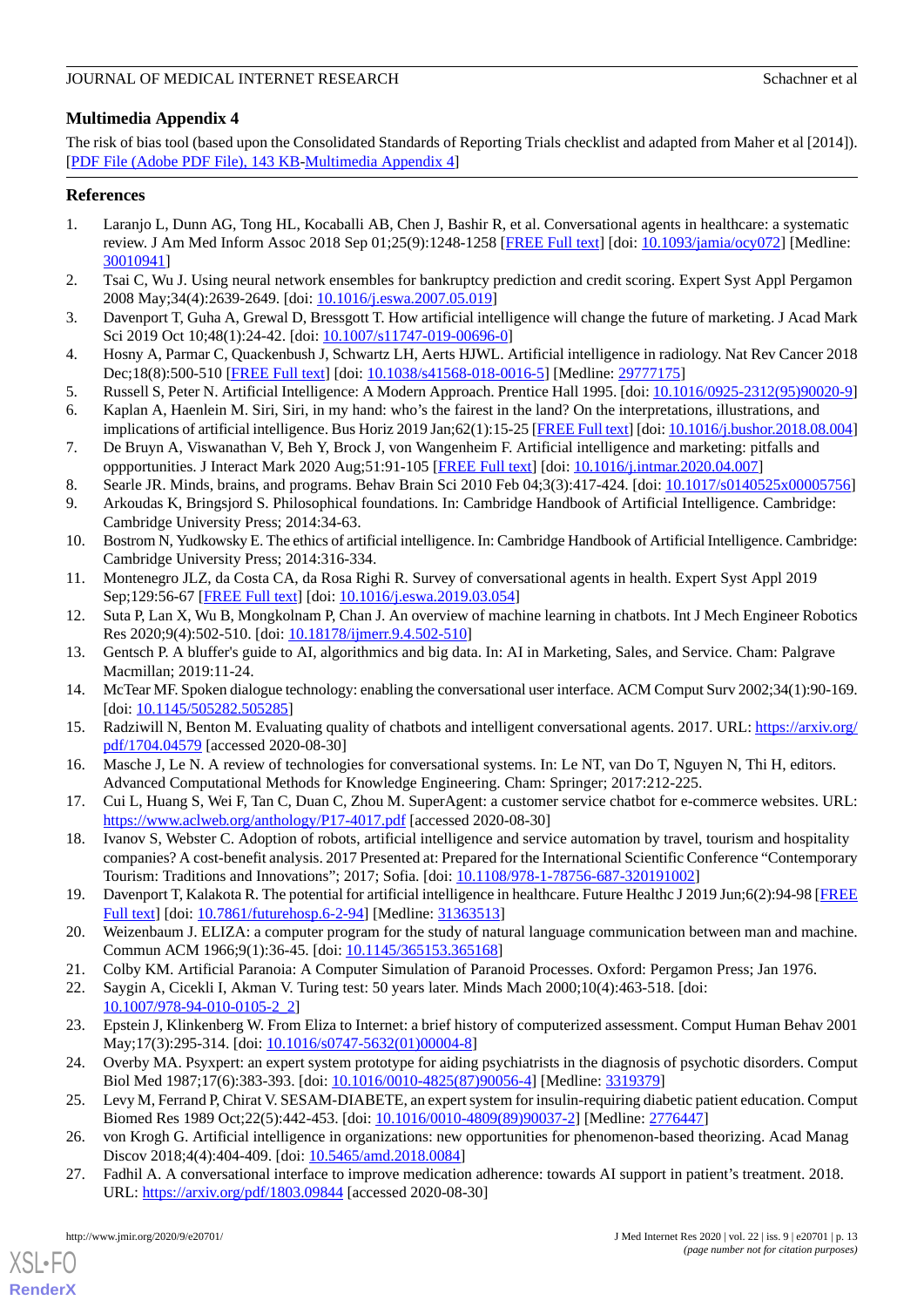- <span id="page-13-0"></span>28. Fadhil A. Beyond patient monitoring: conversational agents role in telemedicine & healthcare support for home-living elderly individuals. 2018. URL:<https://arxiv.org/pdf/1803.06000> [accessed 2020-08-30]
- <span id="page-13-1"></span>29. Pereira J, Díaz O. Using health chatbots for behavior change: a mapping study. J Med Syst 2019 Apr 04;43(5):135. [doi: [10.1007/s10916-019-1237-1\]](http://dx.doi.org/10.1007/s10916-019-1237-1) [Medline: [30949846](http://www.ncbi.nlm.nih.gov/entrez/query.fcgi?cmd=Retrieve&db=PubMed&list_uids=30949846&dopt=Abstract)]
- 30. Martínez-Miranda J, Martínez A, Ramos R, Aguilar H, Jiménez L, Arias H, et al. Assessment of users' acceptability of a mobile-based embodied conversational agent for the prevention and detection of suicidal behaviour. J Med Syst 2019 Jun 25;43(8):246. [doi: [10.1007/s10916-019-1387-1](http://dx.doi.org/10.1007/s10916-019-1387-1)] [Medline: [31240494](http://www.ncbi.nlm.nih.gov/entrez/query.fcgi?cmd=Retrieve&db=PubMed&list_uids=31240494&dopt=Abstract)]
- <span id="page-13-3"></span><span id="page-13-2"></span>31. Bickmore T, Pusateri A, Kimani E, Paasche-Orlow M, Trinh H, Magnani J. Managing chronic conditions with a smartphone-based conversational virtual agent. Proc 18th Int Conf Intell Virtual Agents 2018:119-124. [doi: [10.1145/3267851.3267908](http://dx.doi.org/10.1145/3267851.3267908)]
- <span id="page-13-4"></span>32. Chaix B, Bibault J, Pienkowski A, Delamon G, Guillemassé A, Nectoux P, et al. When chatbots meet patients: one-year prospective study of conversations between patients with breast cancer and a chatbot. JMIR Cancer 2019 May 02;5(1):e12856 [[FREE Full text](https://cancer.jmir.org/2019/1/e12856/)] [doi: [10.2196/12856\]](http://dx.doi.org/10.2196/12856) [Medline: [31045505\]](http://www.ncbi.nlm.nih.gov/entrez/query.fcgi?cmd=Retrieve&db=PubMed&list_uids=31045505&dopt=Abstract)
- <span id="page-13-5"></span>33. Crutzen R, Peters GY, Portugal SD, Fisser EM, Grolleman JJ. An artificially intelligent chat agent that answers adolescents' questions related to sex, drugs, and alcohol: an exploratory study. J Adolesc Health 2011 May;48(5):514-519. [doi: [10.1016/j.jadohealth.2010.09.002](http://dx.doi.org/10.1016/j.jadohealth.2010.09.002)] [Medline: [21501812](http://www.ncbi.nlm.nih.gov/entrez/query.fcgi?cmd=Retrieve&db=PubMed&list_uids=21501812&dopt=Abstract)]
- <span id="page-13-6"></span>34. Denecke K, Hochreutener SL, Pöpel A, May R. Self-anamnesis with a conversational user interface: concept and usability study. Methods Inf Med 2018 Nov;57(5-06):243-252. [doi: [10.1055/s-0038-1675822\]](http://dx.doi.org/10.1055/s-0038-1675822) [Medline: [30875703\]](http://www.ncbi.nlm.nih.gov/entrez/query.fcgi?cmd=Retrieve&db=PubMed&list_uids=30875703&dopt=Abstract)
- <span id="page-13-7"></span>35. Fadhil A, Wang Y, Reiterer H. Assistive conversational agent for health coaching: a validation study. Methods Inf Med 2019 Jun;58(1):9-23. [doi: [10.1055/s-0039-1688757\]](http://dx.doi.org/10.1055/s-0039-1688757) [Medline: [31117129\]](http://www.ncbi.nlm.nih.gov/entrez/query.fcgi?cmd=Retrieve&db=PubMed&list_uids=31117129&dopt=Abstract)
- <span id="page-13-8"></span>36. Perski O, Crane D, Beard E, Brown J. Does the addition of a supportive chatbot promote user engagement with a smoking cessation app? An experimental study. Digit Health 2019;5:2055207619880676 [[FREE Full text](http://europepmc.org/abstract/MED/31620306)] [doi: [10.1177/2055207619880676\]](http://dx.doi.org/10.1177/2055207619880676) [Medline: [31620306\]](http://www.ncbi.nlm.nih.gov/entrez/query.fcgi?cmd=Retrieve&db=PubMed&list_uids=31620306&dopt=Abstract)
- <span id="page-13-10"></span><span id="page-13-9"></span>37. Kvedar JC, Fogel AL, Elenko E, Zohar D. Digital medicine's march on chronic disease. Nat Biotechnol 2016 Mar 10;34(3):239-246. [doi: [10.1038/nbt.3495](http://dx.doi.org/10.1038/nbt.3495)] [Medline: [26963544\]](http://www.ncbi.nlm.nih.gov/entrez/query.fcgi?cmd=Retrieve&db=PubMed&list_uids=26963544&dopt=Abstract)
- 38. Yach D, Hawkes C, Gould CL, Hofman KJ. The global burden of chronic diseases: overcoming impediments to prevention and control. JAMA 2004 Jun 02;291(21):2616-2622. [doi: [10.1001/jama.291.21.2616\]](http://dx.doi.org/10.1001/jama.291.21.2616) [Medline: [15173153\]](http://www.ncbi.nlm.nih.gov/entrez/query.fcgi?cmd=Retrieve&db=PubMed&list_uids=15173153&dopt=Abstract)
- <span id="page-13-12"></span><span id="page-13-11"></span>39. Hvidberg MF, Johnsen SP, Glümer C, Petersen KD, Olesen AV, Ehlers L. Catalog of 199 register-based definitions of chronic conditions. Scand J Public Health 2016 Jul;44(5):462-479 [[FREE Full text](http://europepmc.org/abstract/MED/27098981)] [doi: [10.1177/1403494816641553\]](http://dx.doi.org/10.1177/1403494816641553) [Medline: [27098981](http://www.ncbi.nlm.nih.gov/entrez/query.fcgi?cmd=Retrieve&db=PubMed&list_uids=27098981&dopt=Abstract)]
- <span id="page-13-13"></span>40. Paez KA, Zhao L, Hwang W. Rising out-of-pocket spending for chronic conditions: a ten-year trend. Health Aff (Millwood) 2009;28(1):15-25. [doi: [10.1377/hlthaff.28.1.15\]](http://dx.doi.org/10.1377/hlthaff.28.1.15) [Medline: [19124848](http://www.ncbi.nlm.nih.gov/entrez/query.fcgi?cmd=Retrieve&db=PubMed&list_uids=19124848&dopt=Abstract)]
- <span id="page-13-14"></span>41. Stein RE, Bauman LJ, Westbrook LE, Coupey SM, Ireys HT. Framework for identifying children who have chronic conditions: the case for a new definition. J Pediatr 1993 Mar;122(3):342-347. [doi: [10.1016/s0022-3476\(05\)83414-6](http://dx.doi.org/10.1016/s0022-3476(05)83414-6)] [Medline: [8441085\]](http://www.ncbi.nlm.nih.gov/entrez/query.fcgi?cmd=Retrieve&db=PubMed&list_uids=8441085&dopt=Abstract)
- <span id="page-13-15"></span>42. Bodenheimer T, Lorig K, Holman H, Grumbach K. Patient self-management of chronic disease in primary care. JAMA 2002 Nov 20;288(19):2469-2475. [Medline: [12435261](http://www.ncbi.nlm.nih.gov/entrez/query.fcgi?cmd=Retrieve&db=PubMed&list_uids=12435261&dopt=Abstract)]
- <span id="page-13-16"></span>43. Lenferink A, Brusse-Keizer M, van der Valk PD, Frith PA, Zwerink M, Monninkhof EM, et al. Self-management interventions including action plans for exacerbations versus usual care in patients with chronic obstructive pulmonary disease. Cochrane Database Syst Rev 2017 Aug 04;8:CD011682. [doi: [10.1002/14651858.CD011682.pub2\]](http://dx.doi.org/10.1002/14651858.CD011682.pub2) [Medline: [28777450\]](http://www.ncbi.nlm.nih.gov/entrez/query.fcgi?cmd=Retrieve&db=PubMed&list_uids=28777450&dopt=Abstract)
- <span id="page-13-17"></span>44. Vaidyam AN, Wisniewski H, Halamka JD, Kashavan MS, Torous JB. Chatbots and conversational agents in mental health: a review of the psychiatric landscape. Can J Psychiatry 2019 Jul;64(7):456-464. [doi: [10.1177/0706743719828977\]](http://dx.doi.org/10.1177/0706743719828977) [Medline: [30897957](http://www.ncbi.nlm.nih.gov/entrez/query.fcgi?cmd=Retrieve&db=PubMed&list_uids=30897957&dopt=Abstract)]
- <span id="page-13-18"></span>45. Kocaballi AB, Berkovsky S, Quiroz JC, Laranjo L, Tong HL, Rezazadegan D, et al. The personalization of conversational agents in health care: systematic review. J Med Internet Res 2019 Nov 07;21(11):e15360 [\[FREE Full text\]](https://www.jmir.org/2019/11/e15360/) [doi: [10.2196/15360\]](http://dx.doi.org/10.2196/15360) [Medline: [31697237\]](http://www.ncbi.nlm.nih.gov/entrez/query.fcgi?cmd=Retrieve&db=PubMed&list_uids=31697237&dopt=Abstract)
- <span id="page-13-19"></span>46. Shamseer L, Moher D, Clarke M, Ghersi D, Liberati A, Petticrew M, et al. Preferred reporting items for systematic review and meta-analysis protocols (PRISMA-P) 2015: elaboration and explanation. BMJ 2015 Jan 02;349:g7647 [[FREE Full](http://www.bmj.com/cgi/pmidlookup?view=long&pmid=25555855) [text](http://www.bmj.com/cgi/pmidlookup?view=long&pmid=25555855)] [Medline: [25555855](http://www.ncbi.nlm.nih.gov/entrez/query.fcgi?cmd=Retrieve&db=PubMed&list_uids=25555855&dopt=Abstract)]
- <span id="page-13-21"></span><span id="page-13-20"></span>47. McHugh ML. Interrater reliability: the kappa statistic. Biochem Med (Zagreb) 2012;22(3):276-282 [\[FREE Full text\]](http://www.pubmedcentral.nih.gov/articlerender.fcgi?artid=3900052&tool=pmcentrez&rendertype=abstract) [Medline: [23092060](http://www.ncbi.nlm.nih.gov/entrez/query.fcgi?cmd=Retrieve&db=PubMed&list_uids=23092060&dopt=Abstract)]
- 48. Maher CA, Lewis LK, Ferrar K, Marshall S, De Bourdeaudhuij I, Vandelanotte C. Are health behavior change interventions that use online social networks effective? A systematic review. J Med Internet Res 2014;16(2):e40 [[FREE Full text](http://www.jmir.org/2014/2/e40/)] [doi: [10.2196/jmir.2952](http://dx.doi.org/10.2196/jmir.2952)] [Medline: [24550083](http://www.ncbi.nlm.nih.gov/entrez/query.fcgi?cmd=Retrieve&db=PubMed&list_uids=24550083&dopt=Abstract)]
- 49. Schulz KF, Altman DG, Moher D. CONSORT 2010 statement: updated guidelines for reporting parallel group randomised trials. BMJ 2010;340:c332 [\[FREE Full text\]](http://europepmc.org/abstract/MED/20332509) [Medline: [20332509\]](http://www.ncbi.nlm.nih.gov/entrez/query.fcgi?cmd=Retrieve&db=PubMed&list_uids=20332509&dopt=Abstract)
- 50. Ferguson G, Quinn J, Horwitz C, Swift M, Allen J, Galescu L. Towards a personal health management assistant. J Biomed Inform 2010 Oct;43(5 Suppl):S13-S16 [\[FREE Full text\]](https://linkinghub.elsevier.com/retrieve/pii/S1532-0464(10)00083-3) [doi: [10.1016/j.jbi.2010.05.014](http://dx.doi.org/10.1016/j.jbi.2010.05.014)] [Medline: [20937478](http://www.ncbi.nlm.nih.gov/entrez/query.fcgi?cmd=Retrieve&db=PubMed&list_uids=20937478&dopt=Abstract)]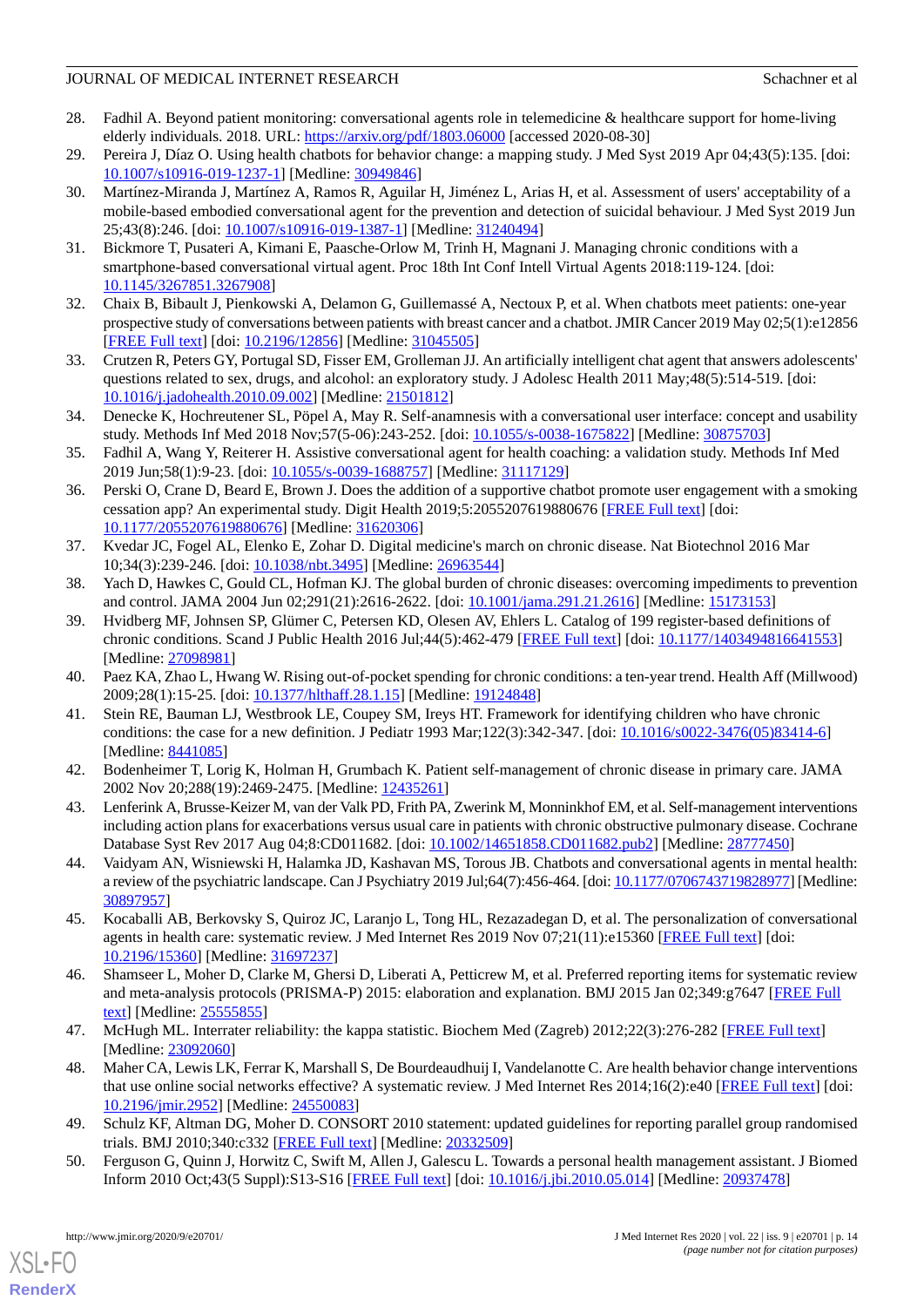- <span id="page-14-7"></span>51. Rhee H, Allen J, Mammen J, Swift M. Mobile phone-based asthma self-management aid for adolescents (mASMAA): a feasibility study. Patient Prefer Adherence 2014;8:63-72 [\[FREE Full text\]](https://dx.doi.org/10.2147/PPA.S53504) [doi: [10.2147/PPA.S53504](http://dx.doi.org/10.2147/PPA.S53504)] [Medline: [24470755](http://www.ncbi.nlm.nih.gov/entrez/query.fcgi?cmd=Retrieve&db=PubMed&list_uids=24470755&dopt=Abstract)]
- <span id="page-14-8"></span>52. Fitzpatrick KK, Darcy A, Vierhile M. Delivering cognitive behavior therapy to young adults with symptoms of depression and anxiety using a fully automated conversational agent (Woebot): a randomized controlled trial. JMIR Ment Health 2017 Jun 06;4(2):e19 [\[FREE Full text\]](http://mental.jmir.org/2017/2/e19/) [doi: [10.2196/mental.7785](http://dx.doi.org/10.2196/mental.7785)] [Medline: [28588005\]](http://www.ncbi.nlm.nih.gov/entrez/query.fcgi?cmd=Retrieve&db=PubMed&list_uids=28588005&dopt=Abstract)
- <span id="page-14-0"></span>53. Fulmer R, Joerin A, Gentile B, Lakerink L, Rauws M. Using psychological artificial intelligence (Tess) to relieve symptoms of depression and anxiety: randomized controlled trial. JMIR Ment Health 2018 Dec 13;5(4):e64 [[FREE Full text](http://mental.jmir.org/2018/4/e64/)] [doi: [10.2196/mental.9782\]](http://dx.doi.org/10.2196/mental.9782) [Medline: [30545815](http://www.ncbi.nlm.nih.gov/entrez/query.fcgi?cmd=Retrieve&db=PubMed&list_uids=30545815&dopt=Abstract)]
- <span id="page-14-2"></span><span id="page-14-1"></span>54. Griol D, Callejas Z. Mobile conversational agents for context-aware care applications. Cogn Comput 2015 Aug 21;8(2):336-356. [doi: [10.1007/s12559-015-9352-x\]](http://dx.doi.org/10.1007/s12559-015-9352-x)
- <span id="page-14-3"></span>55. Roca S, Sancho J, García J, Alesanco A. Microservice chatbot architecture for chronic patient support. J Biomed Inform 2020 Feb;102:103305. [doi: [10.1016/j.jbi.2019.103305](http://dx.doi.org/10.1016/j.jbi.2019.103305)] [Medline: [31622802\]](http://www.ncbi.nlm.nih.gov/entrez/query.fcgi?cmd=Retrieve&db=PubMed&list_uids=31622802&dopt=Abstract)
- <span id="page-14-4"></span>56. Ireland D, Atay C, Liddle J, Bradford D, Lee H, Rushin O, et al. Hello Harlie: enabling speech monitoring through chat-bot conversations. Stud Health Technol Inform 2016;227:55-60. [Medline: [27440289\]](http://www.ncbi.nlm.nih.gov/entrez/query.fcgi?cmd=Retrieve&db=PubMed&list_uids=27440289&dopt=Abstract)
- <span id="page-14-5"></span>57. Rose-Davis B, Van Woensel W, Stringer E, Abidi S, Abidi SSR. Using an artificial intelligence-based argument theory to generate automated patient education dialogues for families of children with juvenile idiopathic arthritis. Stud Health Technol Inform 2019 Aug 21;264:1337-1341. [doi: [10.3233/SHTI190444](http://dx.doi.org/10.3233/SHTI190444)] [Medline: [31438143](http://www.ncbi.nlm.nih.gov/entrez/query.fcgi?cmd=Retrieve&db=PubMed&list_uids=31438143&dopt=Abstract)]
- <span id="page-14-6"></span>58. Easton K, Potter S, Bec R, Bennion M, Christensen H, Grindell C, et al. A virtual agent to support individuals living with physical and mental comorbidities: co-design and acceptability testing. J Med Internet Res 2019 May 30;21(5):e12996 [[FREE Full text](https://www.jmir.org/2019/5/e12996/)] [doi: [10.2196/12996\]](http://dx.doi.org/10.2196/12996) [Medline: [31148545\]](http://www.ncbi.nlm.nih.gov/entrez/query.fcgi?cmd=Retrieve&db=PubMed&list_uids=31148545&dopt=Abstract)
- <span id="page-14-9"></span>59. Rehman UU, Chang DJ, Jung Y, Akhtar U, Razzaq MA, Lee S. Medical instructed real-time assistant for patient with glaucoma and diabetic conditions. Appl Sci 2020 Mar 25;10(7):2216. [doi: [10.3390/app10072216](http://dx.doi.org/10.3390/app10072216)]
- <span id="page-14-11"></span><span id="page-14-10"></span>60. Shrestha YR, Ben-Menahem SM, von Krogh G. Organizational decision-making structures in the age of artificial intelligence. Calif Manag Rev 2019 Jul 13;61(4):66-83. [doi: [10.1177/0008125619862257](http://dx.doi.org/10.1177/0008125619862257)]
- <span id="page-14-12"></span>61. Faraj S, Pachidi S, Sayegh K. Working and organizing in the age of the learning algorithm. Inf Organ 2018 Mar;28(1):62-70. [doi: [10.1016/j.infoandorg.2018.02.005\]](http://dx.doi.org/10.1016/j.infoandorg.2018.02.005)
- <span id="page-14-13"></span>62. Amrita A, Biswas D. Health care social media: expectations of users in a developing country. Med 2.0 2013;2(2):e4 [\[FREE](https://www.medicine20.com/2013/2/e4/) [Full text\]](https://www.medicine20.com/2013/2/e4/) [doi: [10.2196/med20.2720](http://dx.doi.org/10.2196/med20.2720)] [Medline: [25075239\]](http://www.ncbi.nlm.nih.gov/entrez/query.fcgi?cmd=Retrieve&db=PubMed&list_uids=25075239&dopt=Abstract)
- 63. Tullis T, Albert B. Measuring the User Experience: Collecting, Analyzing, and Presenting Usability Metrics. Oxford: Newnes; 2013.
- <span id="page-14-14"></span>64. Eysenbach G, CONSORT-EHEALTH Group. CONSORT-EHEALTH: improving and standardizing evaluation reports of Web-based and mobile health interventions. J Med Internet Res 2011;13(4):e126 [[FREE Full text](http://www.jmir.org/2011/4/e126/)] [doi: [10.2196/jmir.1923](http://dx.doi.org/10.2196/jmir.1923)] [Medline: [22209829](http://www.ncbi.nlm.nih.gov/entrez/query.fcgi?cmd=Retrieve&db=PubMed&list_uids=22209829&dopt=Abstract)]
- <span id="page-14-16"></span><span id="page-14-15"></span>65. Agarwal S, LeFevre AE, Lee J, L'Engle K, Mehl G, Sinha C, et al. Guidelines for reporting of health interventions using mobile phones: mobile health (mHealth) evidence reporting and assessment (mERA) checklist. BMJ 2016;352:i1174. [Medline: [26988021](http://www.ncbi.nlm.nih.gov/entrez/query.fcgi?cmd=Retrieve&db=PubMed&list_uids=26988021&dopt=Abstract)]
- <span id="page-14-17"></span>66. Des Jarlais DC, Lyles C, Crepaz N. Improving the reporting quality of nonrandomized evaluations of behavioral and public health interventions: the TREND statement. Am J Public Health 2004 Mar;94(3):361-366. [Medline: [14998794](http://www.ncbi.nlm.nih.gov/entrez/query.fcgi?cmd=Retrieve&db=PubMed&list_uids=14998794&dopt=Abstract)]
- <span id="page-14-18"></span>67. Harris AD, McGregor JC, Perencevich EN, Furuno JP, Zhu J, Peterson DE, et al. The use and interpretation of quasi-experimental studies in medical informatics. J Am Med Inform Assoc 2006;13(1):16-23 [\[FREE Full text\]](http://jamia.oxfordjournals.org/cgi/pmidlookup?view=long&pmid=16221933) [doi: [10.1197/jamia.M1749](http://dx.doi.org/10.1197/jamia.M1749)] [Medline: [16221933](http://www.ncbi.nlm.nih.gov/entrez/query.fcgi?cmd=Retrieve&db=PubMed&list_uids=16221933&dopt=Abstract)]
- <span id="page-14-19"></span>68. Klok T, Kaptein AA, Brand PLP. Non-adherence in children with asthma reviewed: the need for improvement of asthma care and medical education. Pediatr Allergy Immunol 2015 May;26(3):197-205. [doi: [10.1111/pai.12362](http://dx.doi.org/10.1111/pai.12362)] [Medline: [25704083](http://www.ncbi.nlm.nih.gov/entrez/query.fcgi?cmd=Retrieve&db=PubMed&list_uids=25704083&dopt=Abstract)]
- <span id="page-14-20"></span>69. Oh K, Lee D, Ko B, Choi H. A chatbot for psychiatric counseling in mental healthcare service based on emotional dialogue analysissentence generation. 2017 Presented at: 18th IEEE International Conference on Mobile Data Management (MDM); 2017; Daejeon p. 371-375. [doi: [10.1109/mdm.2017.64](http://dx.doi.org/10.1109/mdm.2017.64)]
- <span id="page-14-21"></span>70. Montenegro J, Da Costa C, Righi R, Roehrs A, Farias E. A proposal for postpartum support based on natural language generation model. 2018 Presented at: International Conference on Computational Science and Computational Intelligence (CSCI); 2018; Las Vegas p. 756-756. [doi: [10.1109/csci46756.2018.00151\]](http://dx.doi.org/10.1109/csci46756.2018.00151)
- <span id="page-14-22"></span>71. Bickmore TW, Trinh H, Olafsson S, O'Leary TK, Asadi R, Rickles NM, et al. Patient and consumer safety risks when using conversational assistants for medical information: an observational study of Siri, Alexa, and Google Assistant. J Med Internet Res 2018 Dec 04;20(9):e11510 [\[FREE Full text\]](http://www.jmir.org/2018/9/e11510/) [doi: [10.2196/11510](http://dx.doi.org/10.2196/11510)] [Medline: [30181110\]](http://www.ncbi.nlm.nih.gov/entrez/query.fcgi?cmd=Retrieve&db=PubMed&list_uids=30181110&dopt=Abstract)
- 72. Handelman GS, Kok HK, Chandra RV, Razavi AH, Huang S, Brooks M, et al. Peering into the black box of artificial intelligence: evaluation metrics of machine learning methods. AJR Am J Roentgenol 2019 Jan;212(1):38-43. [doi: [10.2214/AJR.18.20224\]](http://dx.doi.org/10.2214/AJR.18.20224) [Medline: [30332290](http://www.ncbi.nlm.nih.gov/entrez/query.fcgi?cmd=Retrieve&db=PubMed&list_uids=30332290&dopt=Abstract)]
- 73. Park SH, Han K. Methodologic guide for evaluating clinical performance and effect of artificial intelligence technology for medical diagnosis and prediction. Radiology 2018 Dec;286(3):800-809. [doi: [10.1148/radiol.2017171920](http://dx.doi.org/10.1148/radiol.2017171920)] [Medline: [29309734](http://www.ncbi.nlm.nih.gov/entrez/query.fcgi?cmd=Retrieve&db=PubMed&list_uids=29309734&dopt=Abstract)]